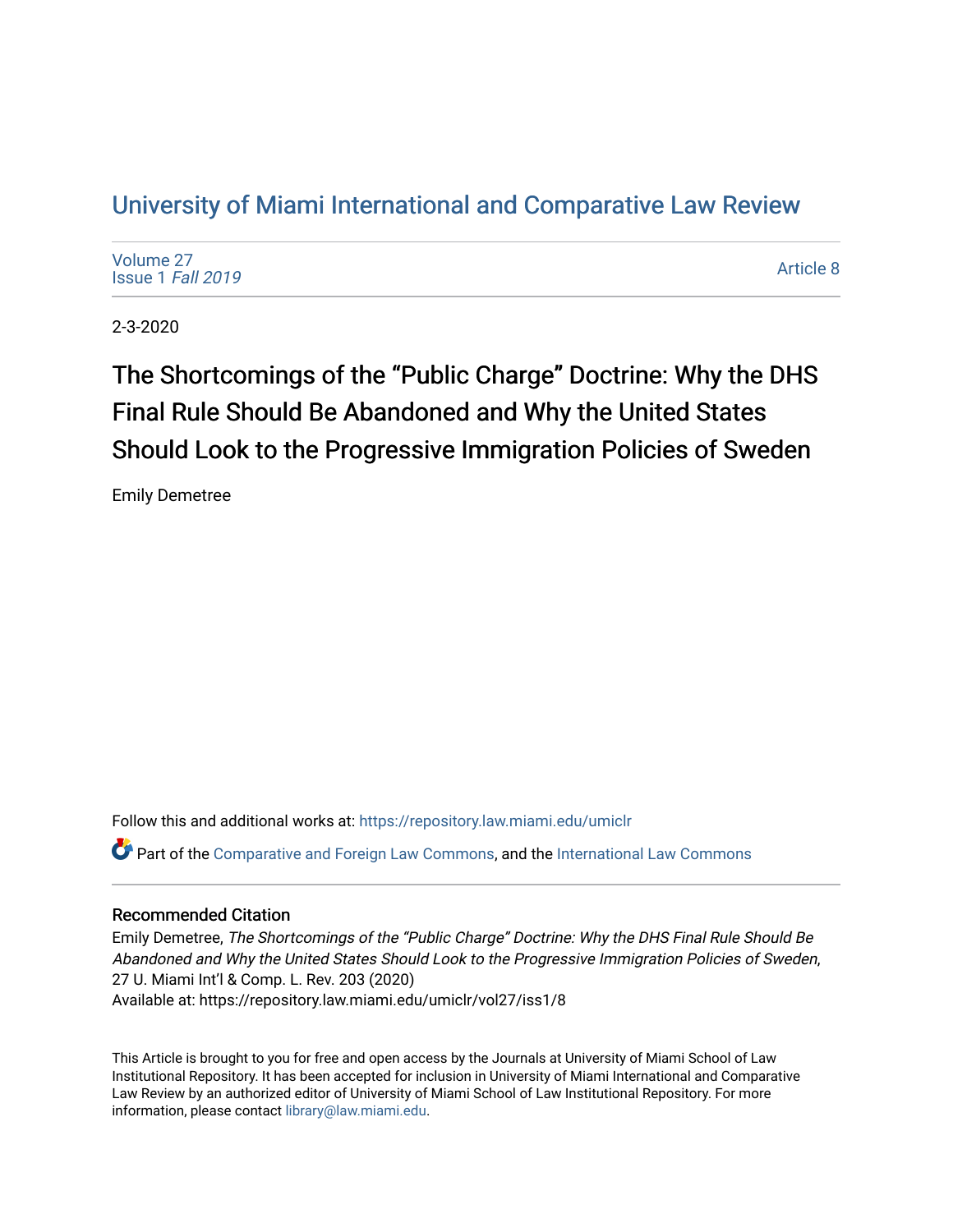# THE SHORTCOMINGS OF THE "PUBLIC CHARGE" DOCTRINE: WHY THE DHS FINAL RULE SHOULD BE ABANDONED AND WHY THE UNITED STATES SHOULD LOOK TO THE PROGRESSIVE IMMIGRATION POLICIES OF SWEDEN

## By: Emily Demetree

*Abstract*

*The United States has a longstanding history of denying aliens admission based on a wide range of grounds that we have deemed to demonstrate the alien would be either dangerous to society or a financial burden on the state. "Self-sufficiency" has been a basic principle of US immigration law since the country's earliest immigration statutes. It is the contention of the Department of Homeland Security that the availability of public benefits can create an incentive for immigration to the United States at a rate that cannot be financially supported by the government. Certain European countries, such as Sweden, see a high rate of immigrant flow into their welfare state. However, in Sweden, the general policy of "self-sufficiency" is not as pertinent, and thus, the general population of Sweden welcomes aliens despite high use of public benefits.*

*In October 2018, DHS proposed a rule under section 212(a)(4) of the Immigration and Nationality Act that would expand the scope of the "public charge" ground of inadmissibility. The public charge doctrine dates back to the 1800's. However, the proposed rule prescribes with specificity how it will determine whether an alien is inadmissible to the United States, by better defining, and expanding, who would fall within this category.*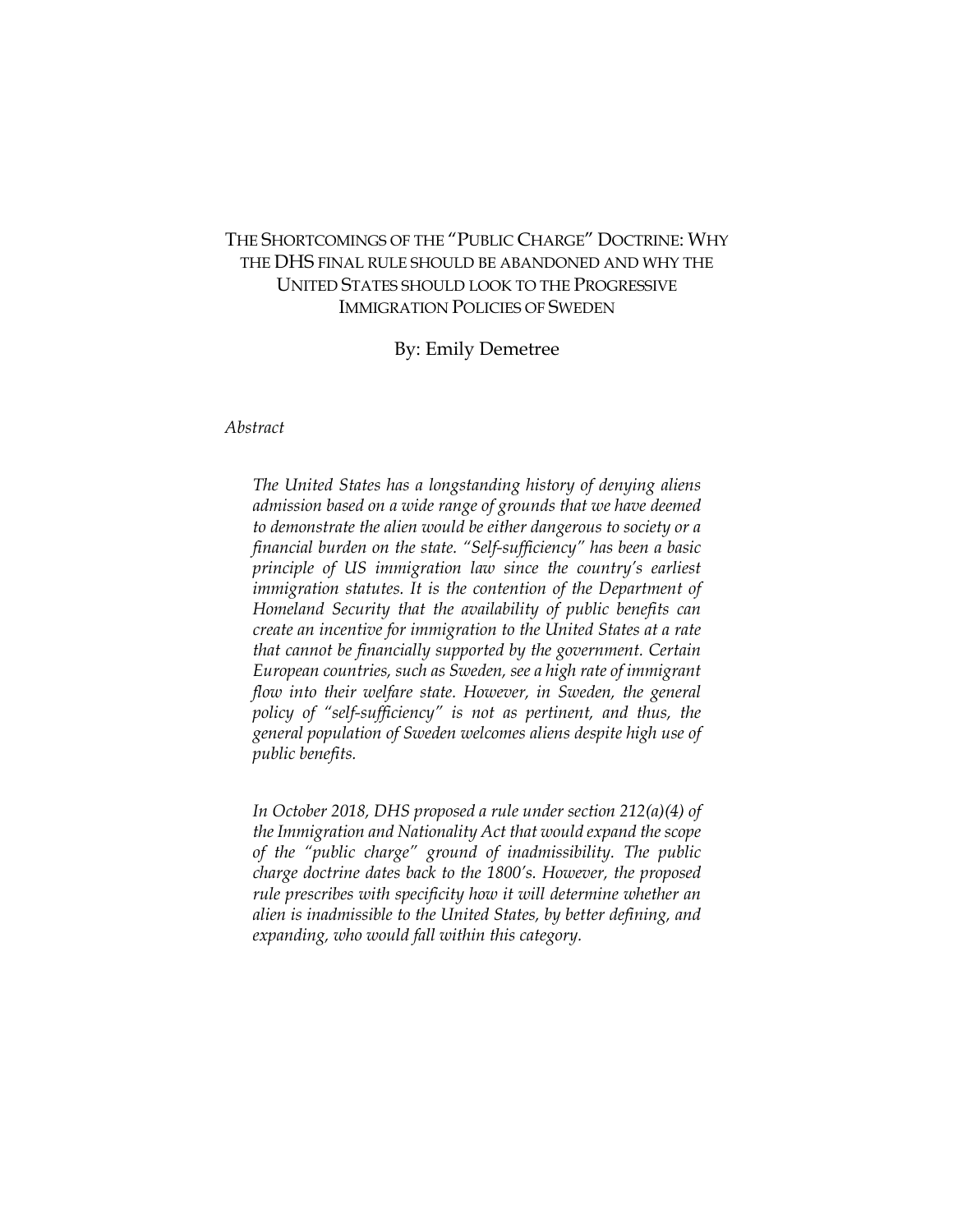*Whatever perceived strain that immigrants place on the welfare state should not be reason to prevent aliens from admission or citizenship in the United States. In this paper, I will analyze the history of the public charge doctrine and its intersection with the welfare state, as well as analyze the current use of public benefits by aliens. I will conduct an international comparison to the country of Sweden and analyze its Immigration and social policy. I will use these current findings and international comparisons as arguments against the DHS expansion of "public charge."*

| HISTORY AND DEVELOPMENT OF IMMIGRATION POLICY IN THE   |     |
|--------------------------------------------------------|-----|
|                                                        | 204 |
| A. Immigration in the United States: The Public Charge |     |
|                                                        | 205 |
| HISTORY AND DEVELOPMENT OF IMMIGRATION POLICY IN       |     |
|                                                        | 208 |
| DISCUSSION OF THE PROPOSED AND FINAL RULE              | 212 |
| ANALYSIS: DHS SHOULD NOT EXPAND THE PUBLIC CHARGE      |     |
|                                                        | 214 |
| A. DHS uses misleading data, ignores realities and     |     |
|                                                        |     |
| B. The proposal's execution could have drastic health  |     |
|                                                        | 217 |
|                                                        |     |
|                                                        | 221 |
|                                                        | 223 |
|                                                        |     |

# HISTORY AND DEVELOPMENT OF IMMIGRATION POLICY IN THE UNITED STATES

Since the early years of the Republic, the United States' economy and culture has been built by the waves of immigrants entering into the country. While some argue that the United States has a history of welcoming immigrants and visitors of all races, one can find historical immigration policies immersed in racism and xenophobia.1 In 1790, the original Congress enacted the first

<sup>1</sup> See generally David B. Oppenheimer, Swati Prakash, and Rachel Burns, *Playing the Trump Card: The Enduring Legacy of Racism in Immigration Law*, 26 LA RAZA L.J. 1 (2016).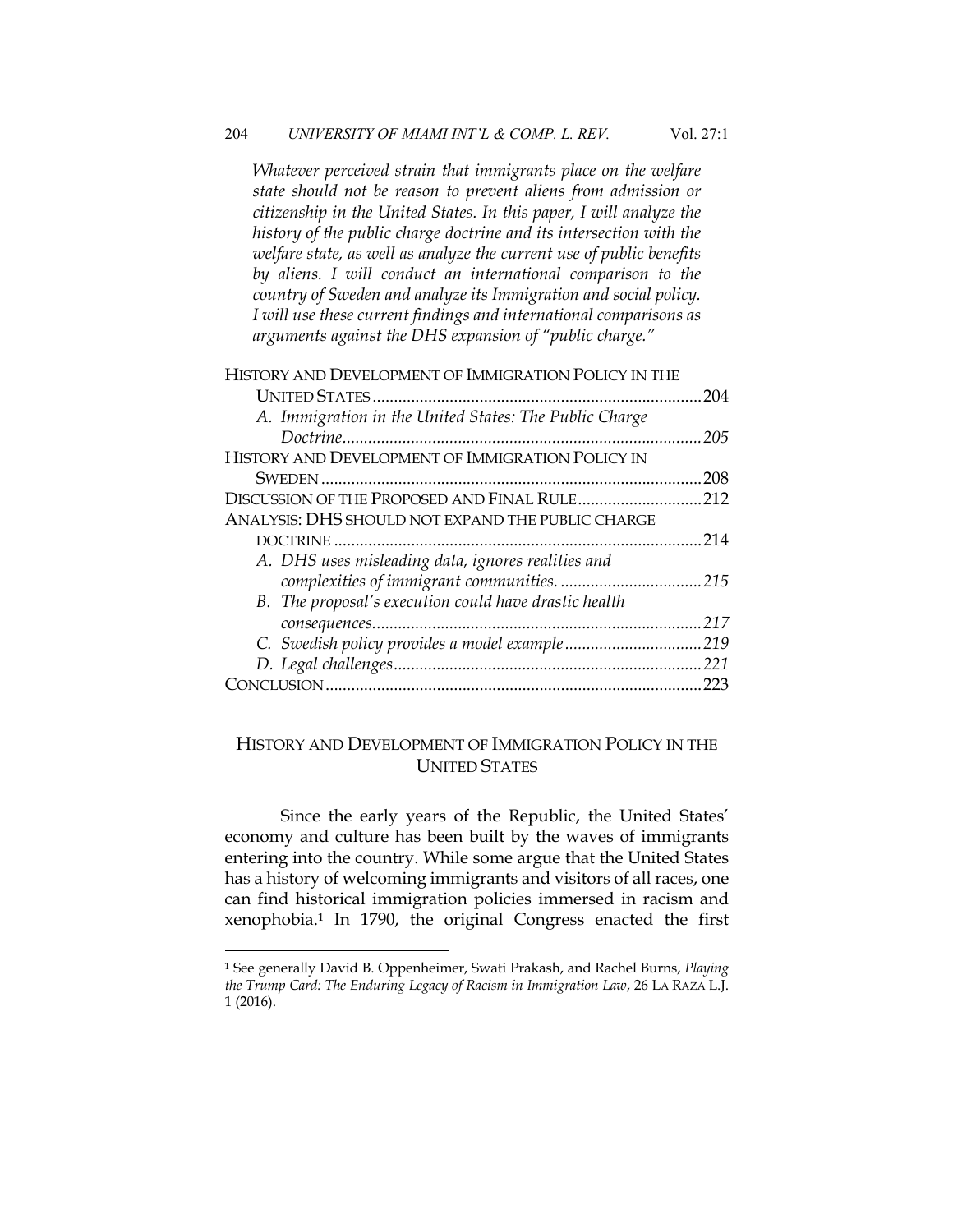naturalization law, the Naturalization Act, providing citizenship to any "free white person . . . of good moral character."2 While such language might be characterized as a fairly "open door" policy, the attitudes of Americans, even in the early days of the United States, demonstrated feelings of hatred and fear against those that were racially and religiously different. These attitudes amongst Americans spilled into the political sphere, and subsequently the United States government began to curb immigration from specific ethnic groups. For example, in 1798, Congress enacted the Alien and Sedition Act partly out of fear of Irish sympathies to French radicalism. One Congressman stated it was necessary because he did not want "hoards of wild Irishmen, nor the turbulent and disorderly of all parts of the world, to come here with a view to disturb our tranquility."3 Congress also directed such blatant racist attitudes towards Chinese immigrants. Between 1852 and 1882, when thousands of Chinese immigrants arrived to work in gold fields and to build the first transcontinental railroad, white workers viewed their Chinese counterparts as cultural threats, labor competition, and racial inferiors.4 When the United States government realized that the majority of these Chinese workers intended to remain in the country, Congress enacted the Chinese Exclusion Act, which barred Chinese immigrants for nearly a century.5

# *A. Immigration in the United States: The Public Charge Doctrine*

The origins of the public charge doctrine can be traced back to the "poor laws" of colonial times.6 These laws determined who could, and could not, reside in colonial towns, and served as an example for laws that governed who could, and could not, enter states like New York and Massachusetts in the early years of the republic.7 The first federal immigration laws were modeled after

<sup>5</sup> *Id.*

<sup>2</sup> *Id.* at 2.

<sup>3</sup> *Id.* at 8.

<sup>4</sup> *Id.* at 18-9.

<sup>6</sup> Act of March 20, 1850 (relating to alien passengers); Acts of 1849, 1840, 1851, ch. 105, Mass. Laws 339 (resolves passed by the General Court of Massachusetts). <sup>7</sup> *Id.*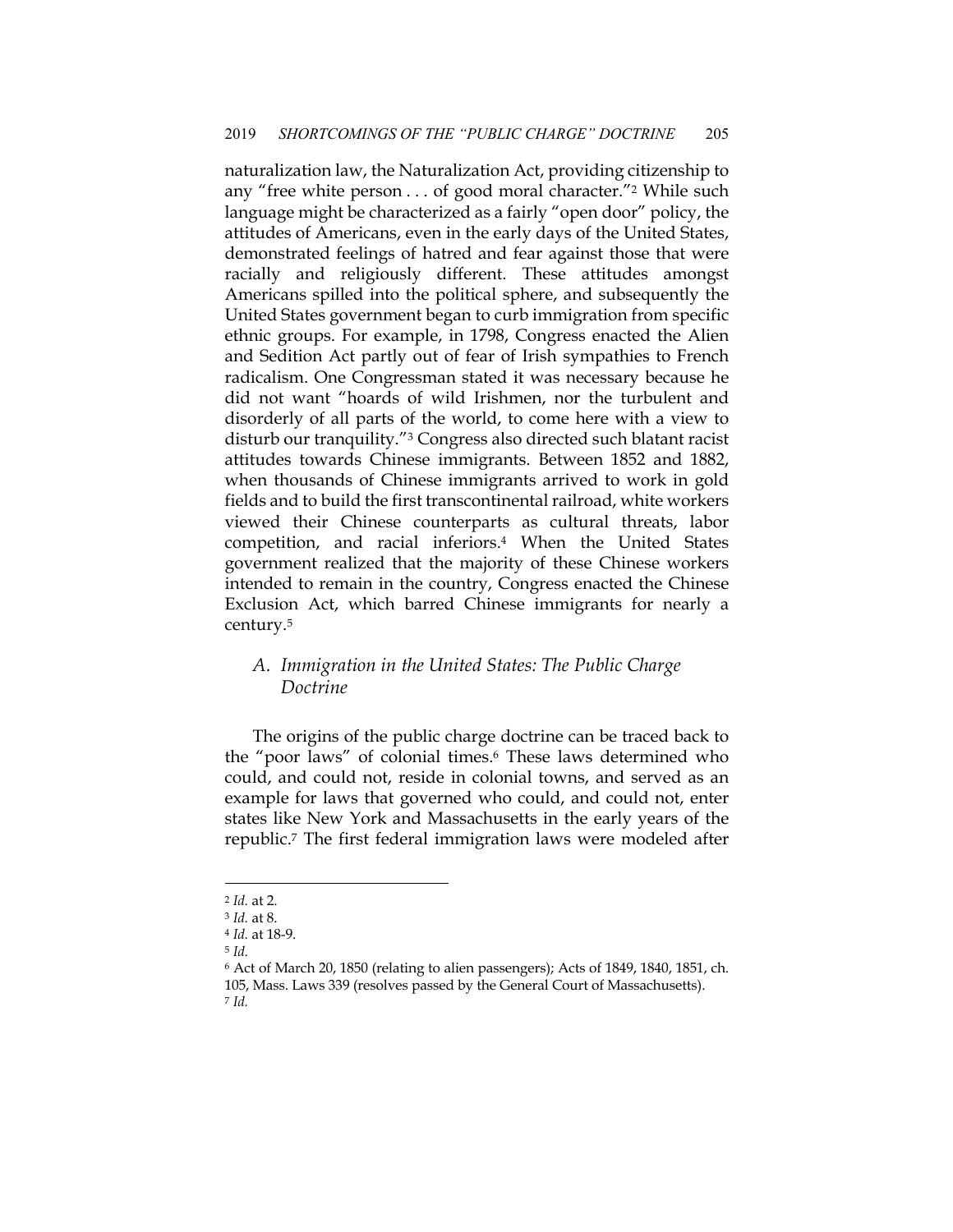those state laws; In 1882, Congress passed the first general Immigration Act which excluded "any convict, lunatic, idiot, or any person unable to take care of himself or herself without becoming a public charge."8 Nearly a decade later, Congress expanded this inadmissible group to anyone who was "likely to become a public charge."9 However, enforcement of deportation was only carried out against those who were accommodated at public charitable institutions; thus, the primary purpose of these early laws was to prevent recently arrived immigrants from becoming "inmates of almshouses or charitable hospitals."10

Enforcement of the public charge doctrine in the first decades of the twentieth century was inconsistent. Unfortunately, immigration officials often enforced policy against those whom had "negative" gender and ethnic biases. For example, they would exclude South Asians because they believed these immigrants would not work hard or were unclean.11 Individuals who practiced Judaism were excluded because they were believed to be "economically unfit."12 However, many of these inconsistencies and biases were eradicated with the establishment of quantifiable standards for the public charge rule.

In the 1960's, when major federal benefit programs were being enacted-Medicaid, TANF (Temporary Aid for Needy Families), Supplemental Security Income (SSI), food stamps, etc-citizens and noncitizens were equally eligible for government assistance.13 That is, the programs did not distinguish between the two. However, in 1986, Congress passed the Immigration Reform and Control Act,14 and in 1996 passed the Personal Responsibility and Work

<sup>8</sup> Act of Aug. 3, 1882, ch. 376, 22 Stat. 214 (1882) (relating to regulating immigration).

<sup>9</sup> Act of March 3, 1891, ch. 550, 26 Stat. 1084 (1891) (relating to various acts relative to immigration and the importation of aliens under contract or agreement to perform labor).

<sup>10</sup> *Id.*

<sup>11</sup> U.S. Department of Labor, Reports of the Department of Labor, 438–39 (1914).

<sup>12</sup> Deirdre Moloney, *National Insecurities: Deportation Policy since 1882*, 79-80 (2012). <sup>13</sup> Cybelle Fox, Unauthorized Welfare: The Origins of Immigrant Status Restrictions in American Social Policy, 102 J. AM. HIST. 1051, 1051-1074 (2016).

<sup>14</sup> Immigration Reform and Control Act, Pub. L. No. 99–603, 100 Stat. 3445 (1986) (IRCA legalized the status of persons who entered before January 1, 1982 and had resided in the country continuously since then. Nearly three million received legal permanent status under IRCA).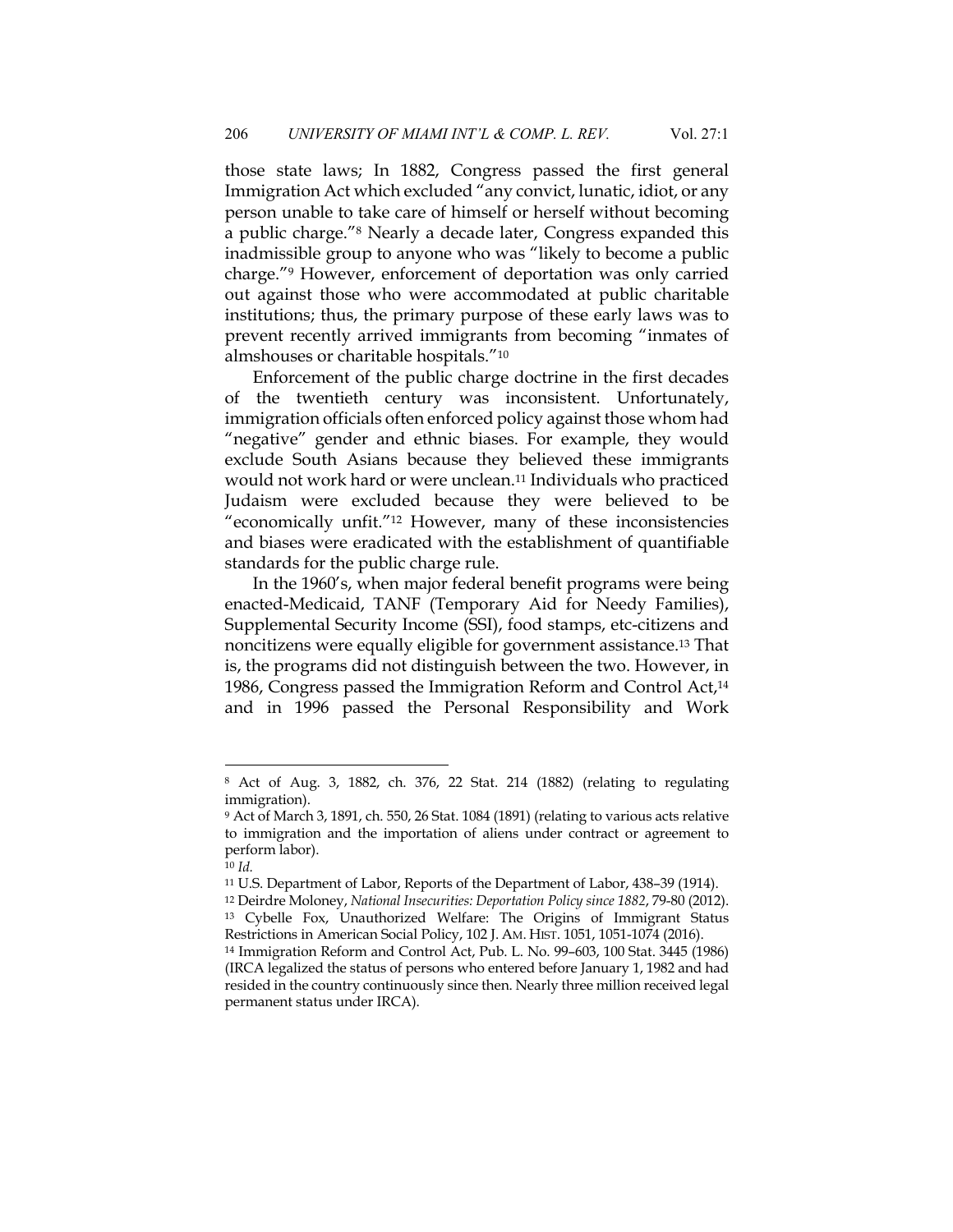Opportunity Reconciliation Act (PRWORA).15 These congressional actions were enacted to impose restrictions on eligibility to federal benefit programs for lawful permanent residents. For example, following the enactment of the PRWORA, the affidavit of financial support provided by the alien's sponsor would be legally enforceable. Those who would be ineligible, (non-qualified persons) included temporary visa holders and undocumented immigrants.16 It is important to note however, that many health services are available to all people regardless of immigration status: emergency medical care, public health programs, K-12 public education, and WIC.17

By the mid-century, the Board of Immigration Appeals (BIA) set explicit instructions for determining deportability under the public charge provisions.18 In admission cases, the BIA reaffirmed a "totality of the circumstances" test, much broader than the test given in deportation proceedings.19 The test included a range of factors such as age, health, educational level, financial status, and family assets and support. In 1999, the Immigration and Naturalization Service defined a public charge as "an alien who has become primarily dependent on the Government for subsistence as demonstrated by either 1) the receipt of public cash assistance or 2) institutionalization for long-term care at Government expenses.

The idea that aliens entering the United States should be "selfsufficient" continues to be at the center of United States immigration policy, and DHS contends that the availability of public benefits should not constitute an incentive for immigration to the United States.20 The "public charge" doctrine is now currently in place under the Immigration and Nationality Act (INA) as a ground of inadmissibility. According to Section  $212(a)(4)$ , an alien applicant for a visa, admission, or adjustment of status is inadmissible to the United States if he is likely at any time

<sup>15</sup> Personal Responsibility and Work Opportunity Reconciliation Act of 1996, Pub. L. No. 104-193, 110 Stat. 2105 (Eligibility restrictions apply to persons who entered the US on or after August 22, 1996. "Federal means-tested public benefits" are Medicaid, CHIP, TANF, SNAP and SSI).

<sup>16</sup> *Id.*

<sup>17</sup> Torrie Hester, et al., *Comment, DHS Notice of Proposed Rule "Inadmissibility on Public Charge Grounds"*, FR 2018-21106, 1, 6 (2018).

<sup>18</sup> *Id.* at 5.

<sup>19</sup> 7 U.S. CITIZENSHIP AND IMMIGRATION SERV., POLICY MANUAL, pt. A, ch. 6 (2018). <sup>20</sup> See generally, Inadmissibility on Public Charge Grounds, 83 Fed. Reg. 51114 (proposed Oct. 10, 2018).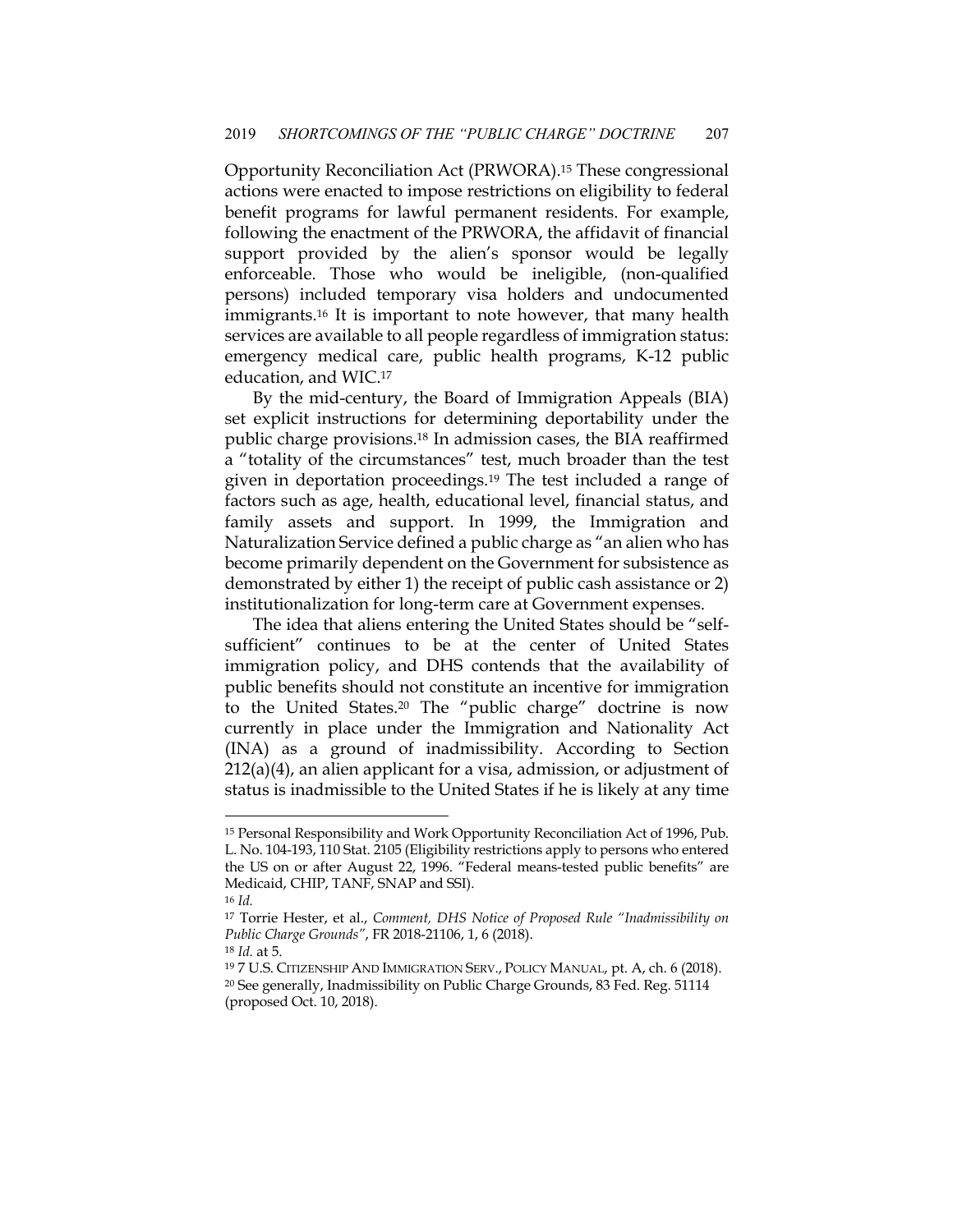to become a "public charge."21Section 213 of the INA provides the DHS Secretary with discretion to admit into the United States an alien who is determined to be inadmissible as a public charge under Section 212.22

A series of administrative decisions after passage of the INA clarified that a "totality of the circumstances" review was the appropriate framework/analysis for making public charge determinations and that receipt of public benefits would not, alone, lead to a finding of a likelihood of becoming a public charge. According to the proposed and final rule, DHS will not use receipt of public benefits as a per se rule to find an alien inadmissible.23 However, as will be discussed in Part III, the enactment of the proposed rule will have negative consequences that reach far beyond those that DHS has explicitly identified.

# HISTORY AND DEVELOPMENT OF IMMIGRATION POLICY IN **SWEDEN**

Sweden is arguably the most egalitarian, humanitarian, and democratic country in the world. The country was comprised of a relatively ethnically, linguistically, and religiously homogenous society well into the  $20th$  century.<sup>24</sup> By 1950, only 2.8 percent of the population was foreign-born. However, the post-World War II expansion of heavy industry created labor market demands that outpaced the available immigrant supply at that time. In fact, Sweden began to recruit "guest workers" from countries such Yugoslavia, Greece, Turkey, Hungary, Austria, and Italy during this time.25

The demographics of the Swedish population in the mid-20th century majorly contributed to the development of the most generous welfare state in the world; their homogenous society

<sup>24</sup> Jorgen Hansen, Magnus Lofstrom, *Immigrant-Native Differences in Welfare Participation: The Role of Entry and Exit Rates*, 50 INDUS. REL. 412, 415-17 (2011).

<sup>21</sup>Immigration and Nationality Act, 8 U.S.C.A. § 1182 (a)(4) (2013).

<sup>22</sup> Immigration and Nationality Act, 8 U.S.C. § 1183.

<sup>23</sup> Inadmissibility on Public Charge Grounds, 83 Fed. Reg. 51174 (Oct. 10, 2018).

<sup>25</sup>Admir Skodo, *Sweden: By Turns Welcoming and Restrictivein itsImmigration Policy*, MIGR. POL. INST., December 6, 2018, https://www.migrationpolicy.org/article/sweden-turns-welcoming-andrestrictive-its-immigration-policy.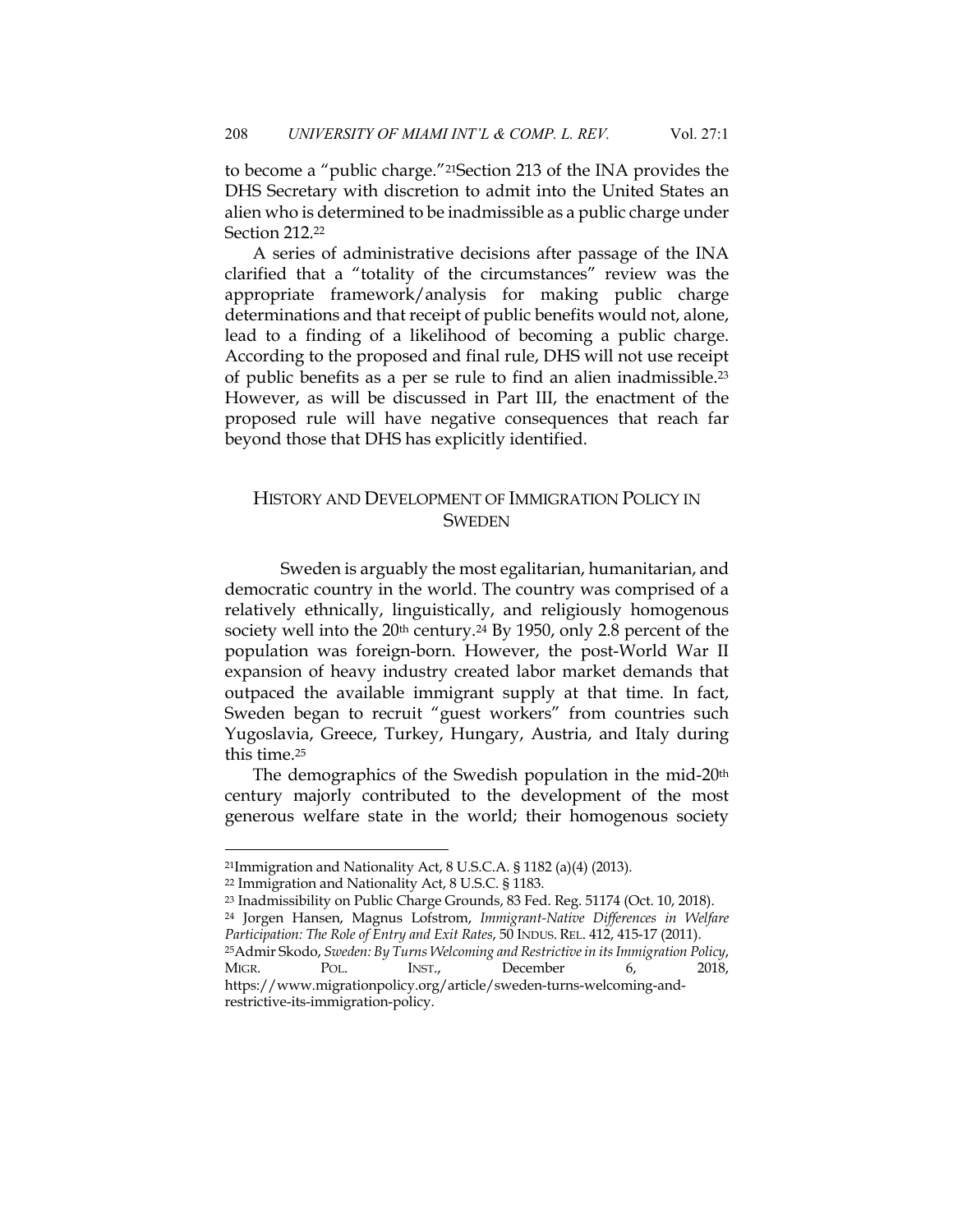created a sense of unity and civic duty to contribute to a social safety net for all. However, in recent decades the country has seen successive and large waves of immigration. By the 1990s, immigrants in Sweden represented about 11 percent of the population.26 These "waves" of immigrants have greatly affected their labor markets. Despite historical homogeneity of its society, the Swedish government generally welcomed these immigrants.27 There is no comparable "public charge" ground of denying aliens entry into Sweden. In fact, over the years the Swedish government has passed legislation to protect minority groups as well as create economic incentives for both employers and workers in order to integrate new populations of immigrants.28

Of course, the general political beliefs in Sweden are much different than in the United States. The mantra of "self-sufficiency," which is used through the DHS proposal to expand the "public charge" doctrine, is approached very differently through Swedish immigration policy. In fact, policy is aimed at reducing the need of welfare among immigrants, rather than using the need for welfare as justification to deny entry into the United States. More specifically, this policy is at the center of the Social Democratic platform, and is known as the "welfare state model."29 This model is characterized by its application of comprehensive, generous, and redistributive benefits and welfare services that are universal in the sense that they are intended for the whole population and not only for particularly vulnerable groups.30 Again, this ideology is vastly different from the rhetoric and policy that we see in the US. For example, in the 1950's, there was a general consensus that immigrants, upon seeking admission to the US, make a "promise to the American people that they will not become a burden on the taxpayers."31

Even when it was demonstrated that immigrants accounted for nearly half of the Sweden's expenditure on social assistance (while accounting for only 11 percent of the total population), public

<sup>26</sup> Hansen, *supra* note 24 at 1.

<sup>27</sup> *Id.*

<sup>28</sup> *Id.* at 6.

<sup>29</sup> Karin Borevi (2014) *Multiculturalism and Welfare State Integration: Swedish Model Path Dependency*, 21 Identities 708, 711. (2014).

<sup>30</sup> *Id.*

<sup>31</sup> Inadmissibility on Public Charge Grounds, 83 Fed. Reg. 51114, 51157 (Oct. 10, 2018).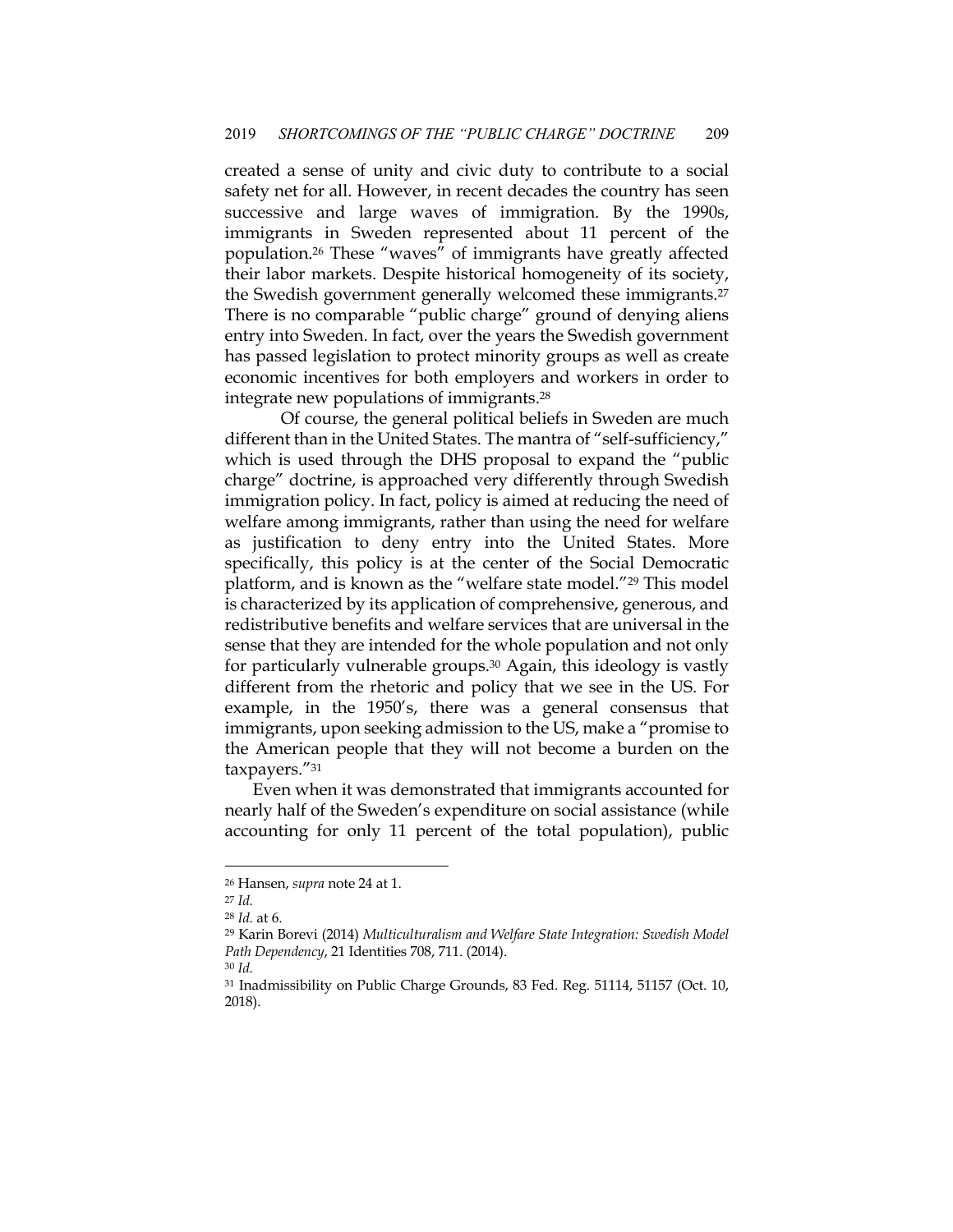policy arguments centered around the need to educate immigrants in the effort to reduce their reliance on welfare, and ultimately to foster integration.32

The origins of Swedish integration policy towards its immigrants date back to the late 1960's. The concept of a good Swedish citizen prevalent at the time assumed that by providing citizens with fundamental social rights, they would feel that they belonged and would want to live up to certain expectations: the duty to work and contribute to full employment.33 In 1968, the government passed a law ensuring that "guest workers" would be covered by the same welfare provisions as Swedish citizens.34 Even as the country began to encounter higher unemployment rates amongst immigrants in the 1980's and 1990's, the goals of integration were at the forefront of the country's policies. While civic integration was certainly a policy in the country, Sweden officially adopted a policy of multiculturalism; the state provided support for activities such as minority cultural associations and mother-tongue instruction in primary schools.35

While the mantra of multiculturalism policies was wellintentioned, it may have actually backfired, by highlighting cultural differences between Swedes and immigrants. Such policies essentially reinforced mental and social boundaries.36 Therefore, the government turned more towards to civic integration of immigrants into the labor force.

The obligation to work is in fact built into the system of immigration control. In order for an alien to obtain a residence permit in Sweden, he has to find a job with adequate terms.37 Thus, immigrants are integrated into the labor market from the beginning. The Swedish government has given the Minister of Employment the majority of the responsibility to integrate Swedish immigrants into the labor force;<sup>38</sup> a task that has proven to be an

<sup>32</sup> Borevi, *supra* note 29.

<sup>33</sup> Skodo, *supra* note 25.

<sup>34</sup> *Id.*

<sup>35</sup> *Id.*

<sup>36</sup> Bernd Parusal, Swedish Integration Policy, BPB (Nov. 26, 2015), http://www.bpb.de/gesellschaft/migration/laenderprofile/58635/integrationpolicy

<sup>37</sup> Borevi, *supra* note 29.

<sup>38</sup> Lee Roden, *How Is Sweden Tackling Its Integration Challenge?* THE LOCAL (May 2, 2017), https://www.thelocal.se/20170502/how-is-sweden-tackling-itsintegration-challenge.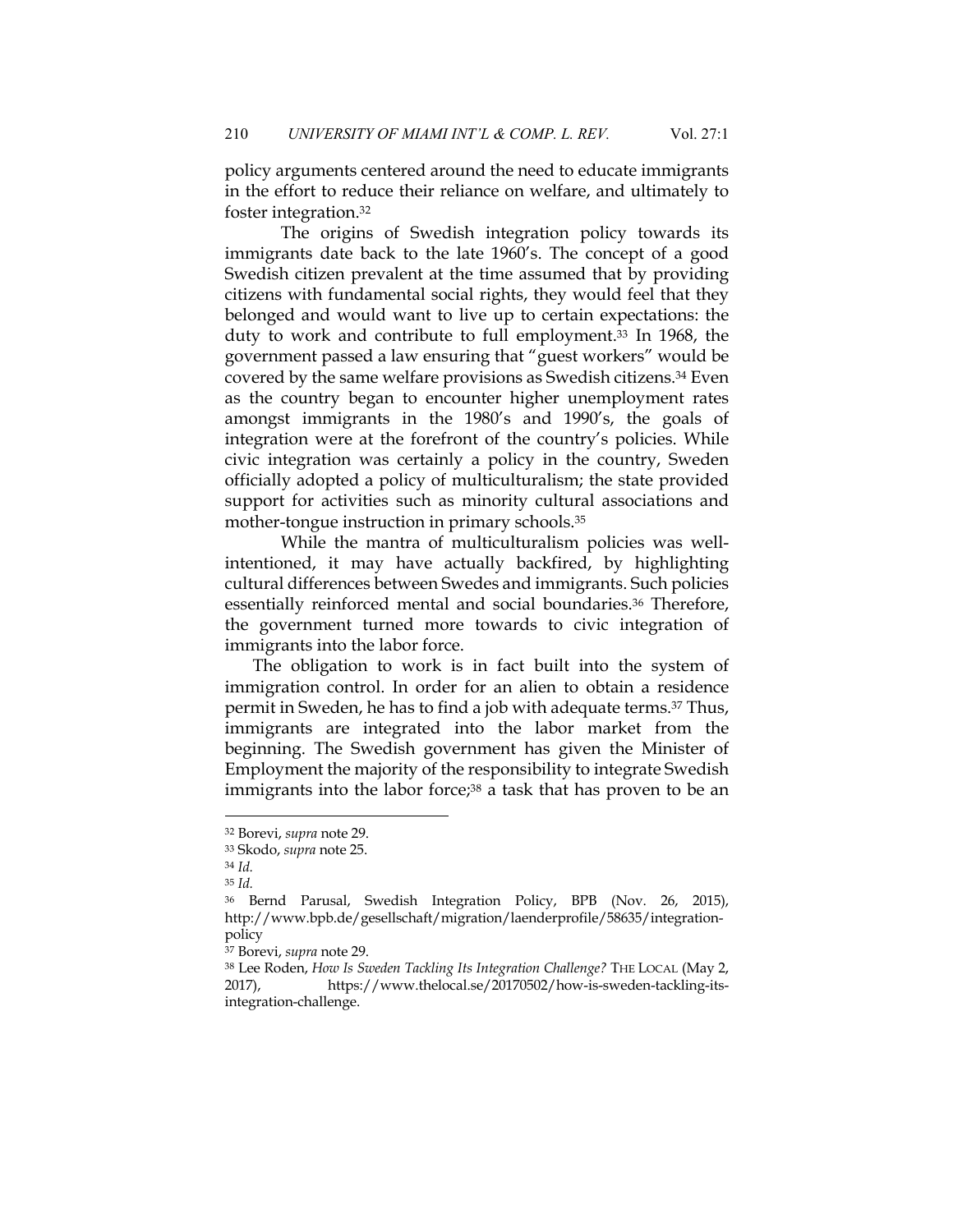enormous feat. As of March 2017, the unemployment rate among Sweden's foreign-born population was 22.2 percent, compared to 4.1 percent among Sweden-born citizens.39 As will be discussed in Part III, the United States uses statistics like these as justification for the proposed rule.

However, while there is no comparable "public charge" laws, the Swedish government and its citizens still push for a certain level of "self-sufficiency." Such a goal is met in a much different way than in the United States. The core idea of Swedish welfare state universalism is that integration presupposes that citizens enjoy equal access to a bundle of fundamental rights.40 According to Swedish policy, access to these rights are crucial for any alien to integrate into their society. While the DHS has explicitly stated that access to public benefits should not be an incentive for aliens to immigrate into the US, access to public benefits in Sweden is intended to be exactly that. They view such access as an incentive and inspiration, "a prize that individuals will be awarded after successfully fulfilling the goals formulated in the integration obligations.41 These "integration obligations" for immigrants translates into labor market participation.

The Public Employment Agency has taken steps to solve the great divides in unemployment with a plan called the "Introduction Programme." The goal of this program is to best meet the individual needs of each immigrant, whether that be further education or additional work experience and training. For those who had a high level of previous education or work skills can enter the program through a "fast track."42 Furthermore, aliens in Sweden who are granted residence permits must attend an obligatory "Swedish for Immigrants" course if they want to remain eligible for public benefits.43 This course teaches immigrants the Swedish language and provides them with knowledge of the social system and Swedish traditions; the course is also paid for by the local government where the immigrant is granted residence.<sup>44</sup> All

<sup>43</sup> *Id.*

<sup>39</sup> *Id.*

<sup>40</sup> Borevi, *supra* note 29.

<sup>41</sup> *Id.*

<sup>42</sup> *Id.*

<sup>44</sup> Bernd Parusal, *Swedish Integration Policy*, BPB (Nov. 26, 2015), http://www.bpb.de/gesellschaft/migration/laenderprofile/58635/integrationpolicy.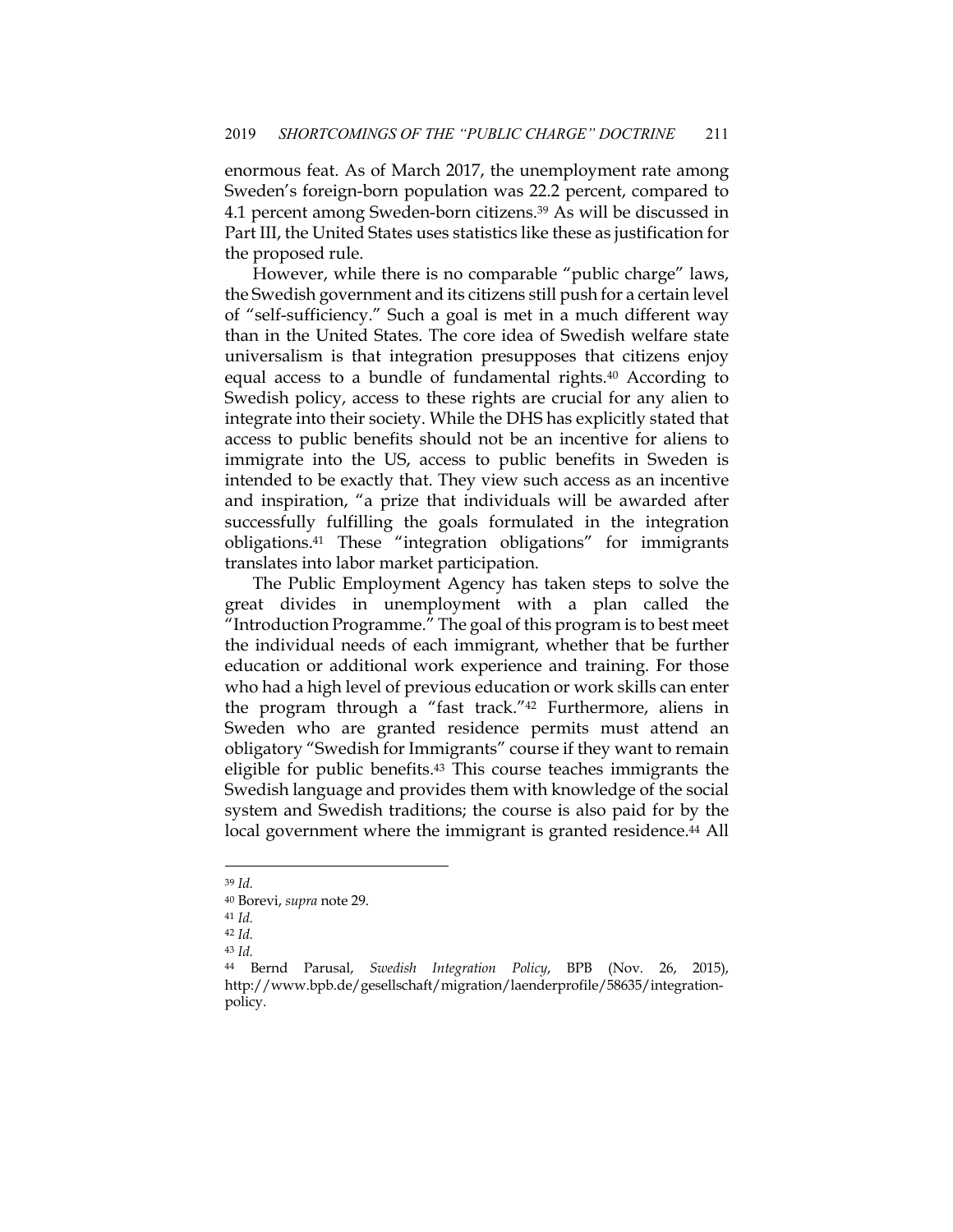of the aforementioned efforts have come about to combat the very high unemployment rates among Sweden's foreign born population.

#### DISCUSSION OF THE PROPOSED AND FINAL RULE

According to the Department of Homeland Security (DHS), "self-sufficiency" has been a basic principle of US immigration law since the country's earliest immigration statutes.45 When developing immigration policy in the past, Congress had declared that aliens generally should not depend on public resources and that these resources should not constitute an incentive for immigration to the United States.46

In its effort to ensure that applicants for admission to the United States and applicants for adjustment of status are financially selfsufficient, the Department of Homeland Security (DHS) proposed a rule on October 10, 2018 that would expand and better define the "public charge" law.<sup>47</sup> Pursuant to informal agency rulemaking, DHS allowed a period during which organizations, individuals, and other stakeholders could submit a comment to the proposed rule. After consideration of these comments, the final rule was published on August 14, 2019.48 The final rule included both revisions to and expansions of the proposal issued in 2018.

Overall, the doctrine seeks to expand on the INS Interim Field Guidance issued in 1999, and better define what it means to become a public charge.49 This guidance had directed officials to make determinations on a case-by-case basis using a "totality of the circumstances" test. Section 212(a)(4) of the INA states that an alien who, "in the opinion of" the Secretary is likely to become a public charge is inadmissible.50 According to DHS, this statutory language gave immigration officials the authority to use a "totality of the circumstances" test when assessing an alien's age, health, family

<sup>45</sup> Inadmissibility on Public Charge Grounds, 83 Fed. Reg. 51114, 51123 (Oct. 10, 2018).

<sup>46</sup> *Id.* at 51123.

<sup>47</sup> *See generally* Inadmissibility on Public Charge Grounds, 83 Fed. Reg. 51114, (Oct. 10, 2018).

<sup>48</sup> Inadmissibility on Public Charge Grounds, 84 Fed. Reg. 41292, (Aug. 14, 2019). <sup>49</sup> *Id.*

<sup>50</sup> *Id.* at 41396.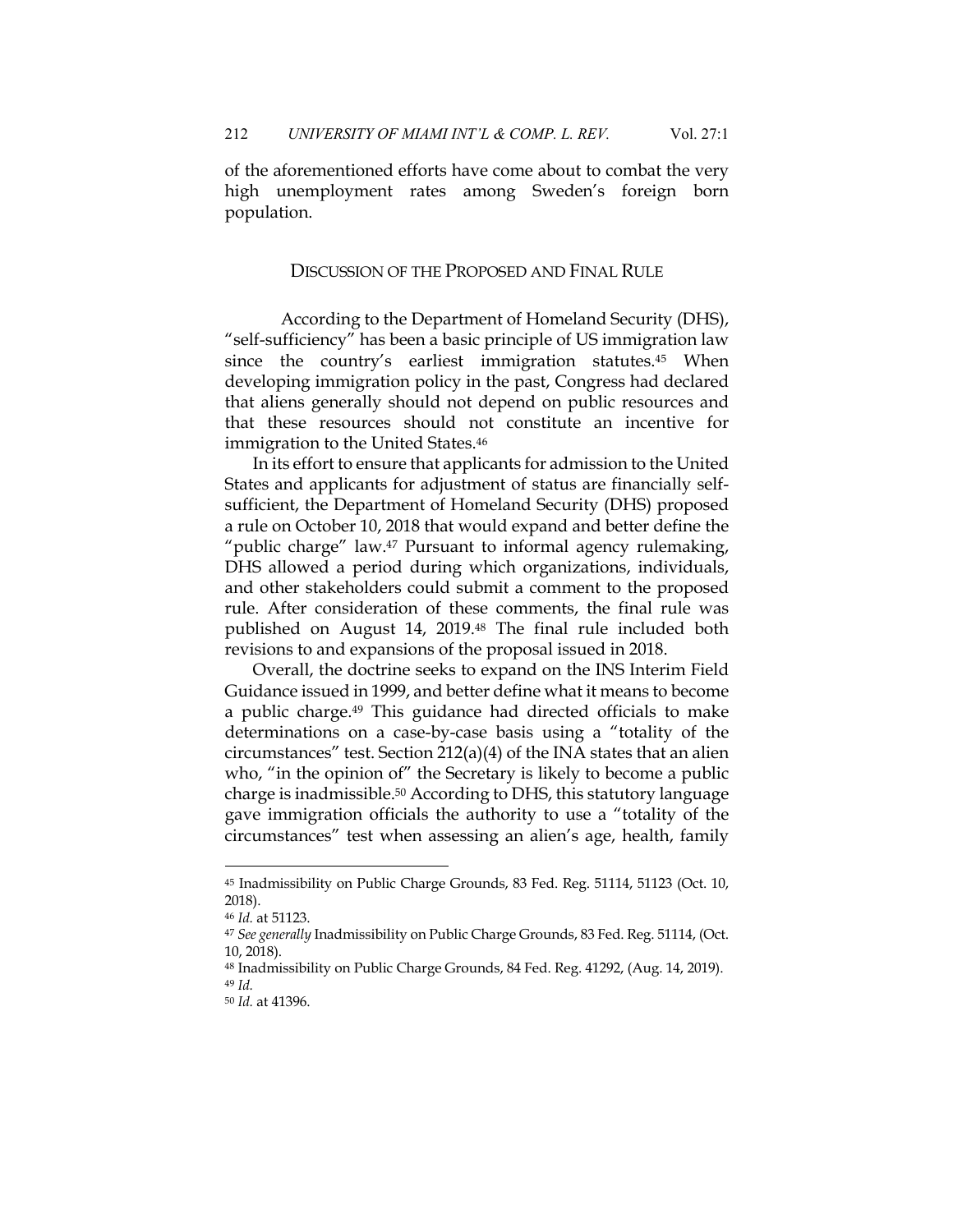status, assets, resources, financial status, education, and skills.51 A main purpose of the proposed rule was to provide more detailed guidance by which these factors would be analyzed.<sup>52</sup> The extent to which DHS has achieved this goal is debatable, and is further discussed infra.

In 1999, when the Field Guidance was published, immigration officials were directed to consider receipt of cash public benefits but were precluded from consideration of non-cash public benefits. <sup>53</sup> The proposed rule expanded upon this guidance by removing the distinction between cash and non-cash benefits.<sup>54</sup> The expansion of this will doctrine apply to those aliens applying for: admission to the United States, permanent residence, a temporary visa, or extension of stay or change of status.<sup>55</sup>

The proposed rule provided a definition of a public benefit, and proposed different thresholds for monetizable and nonmonetizable benefits.56 Public comments raised concerns regarding the complexity of those standards, so, in its final rule, DHS decided that "all benefits with a single duration-based standard" would be evaluated.57 Per the final rule, a public charge is an alien who receives one or more public benefits for more than "12 months in the aggregate within any 36-month period."58

DHS recognized that many of the concerns raised during the public comment were valid. As such, it made many revisions to its proposal, such as excluding consideration of "receipt of Medicaid by aliens under the age of 21 and pregnant women during pregnancy and the 60-day period after pregnancy."59 DHS also removed the "future looking" assessment; officials will only consider whether the alien has received designated benefits for more than 12 months in the aggregate for more than a 36-month period since obtaining the nonimmigrant status they wish to extend or change.<sup>60</sup>

<sup>51</sup> *Id.*

<sup>52</sup> *Id.*

<sup>53</sup> *Id.*

<sup>54</sup> *Id.*

<sup>55</sup> Inadmissibility on Public Charge Grounds, *supra* note 45.

<sup>56</sup> 84 Fed. Reg. at 41297 (Aug. 14, 2019).

<sup>57</sup> *Id.*

<sup>58</sup> *Id.*

<sup>59</sup> *Id.* <sup>60</sup> *Id.*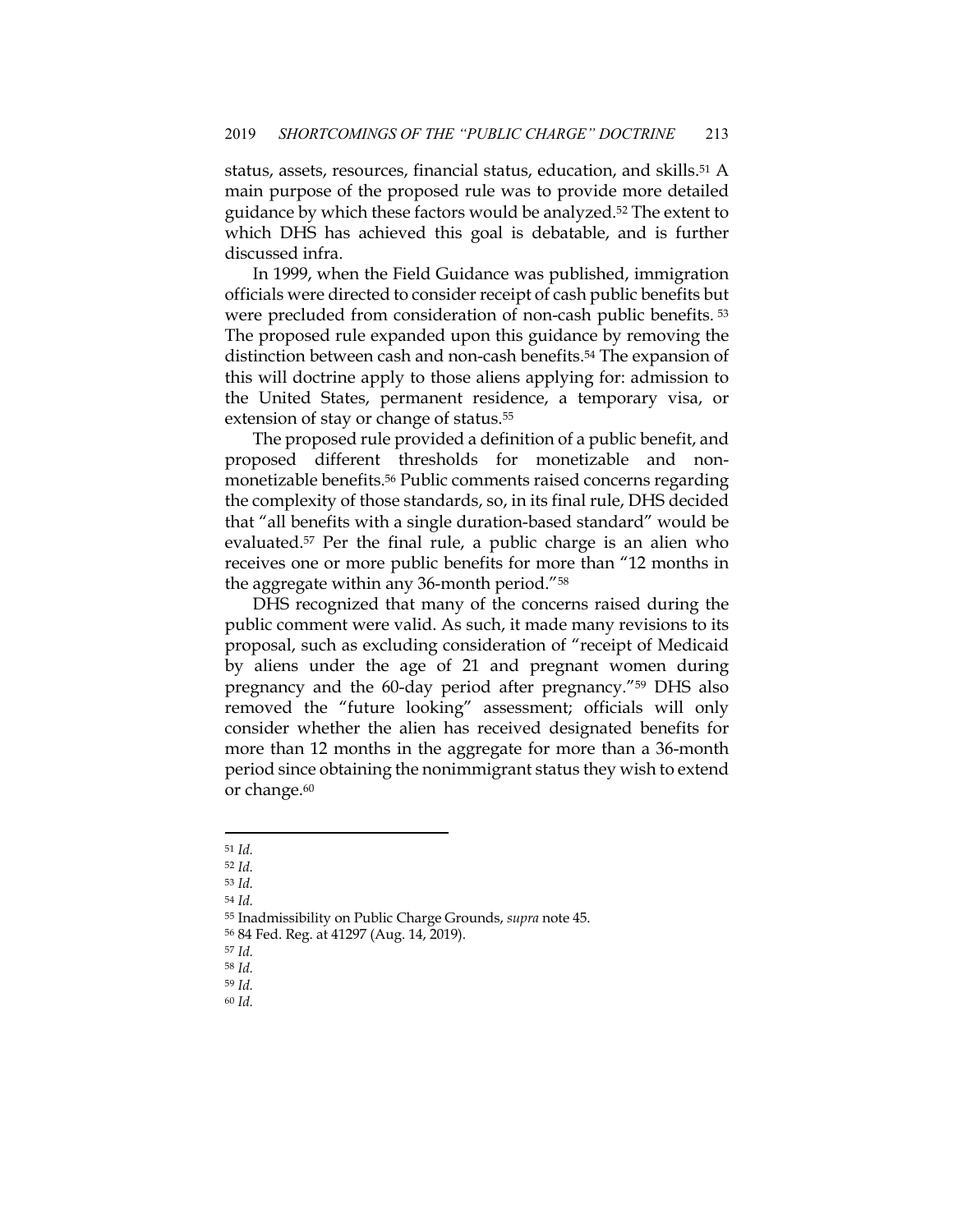While it is commendable that DHS addressed these concerns and took steps to limit the final rule, there are other ways in which the final rule is more expansive. For example, in the proposed rule, DHS stated that immigration officials would not consider receipt of benefits below the applicable threshold.<sup>61</sup> Now, per the final rule, officials may consider and give appropriate weight to past receipt of benefits below the single durational threshold.62

In support of its initial proposed rule, DHS cited to the Survey of Income and Program Participation, or SIPP. The results of the SIPP database suggested that receipt of non-cash public benefits are more prevalent than receipt of cash benefits.<sup>63</sup> Furthermore, DHS provides data on public benefit participation among U.S. citizens and noncitizens. DHS presents the data in a way that demonstrates a higher rate of use of public benefits among noncitizens whose health is "fair" or "poor," than their U.S. citizen counterparts.<sup>64</sup> However, this data is misleading, and DHS has attributed public benefit program participation to a lack of self-sufficiency amongst noncitizens.

## ANALYSIS: DHS SHOULD NOT EXPAND THE PUBLIC CHARGE DOCTRINE

To understand why the proposed rule's inclusion of non-cash benefits is so expansive, one may simply turn to the fact that only about 3% of noncitizens receive cash assistance, while nearly 50% receive some form of non-cash benefits.65 As pointed out in its proposal, DHS acknowledged that 4 million noncitizens receive Medicaid, 9.6 million have at least one family member receiving Medicaid or CHIP, and 4.5 million belong to a family in which at least one member receives food support.<sup>66</sup>

DHS should not enact its proposed rule for many reasons that are grounded in policy. First, DHS ignores important factors and

<sup>61</sup> *See id.*

<sup>62</sup> *See id.*

<sup>63</sup> Inadmissibility on Public Charge Grounds, *supra* note 45, at 51160.

<sup>64</sup> *Id.* at 51201

<sup>65</sup> Jeanne Batalova, et al., *Chilling Effects: The Expected Public Charge Rule and Its Impact on Legal Immigrant Families' Public Benefits Use*, MIGRATION POLICY INSTITUTE, June 2018, at 1, 22.

<sup>66</sup> *Id.*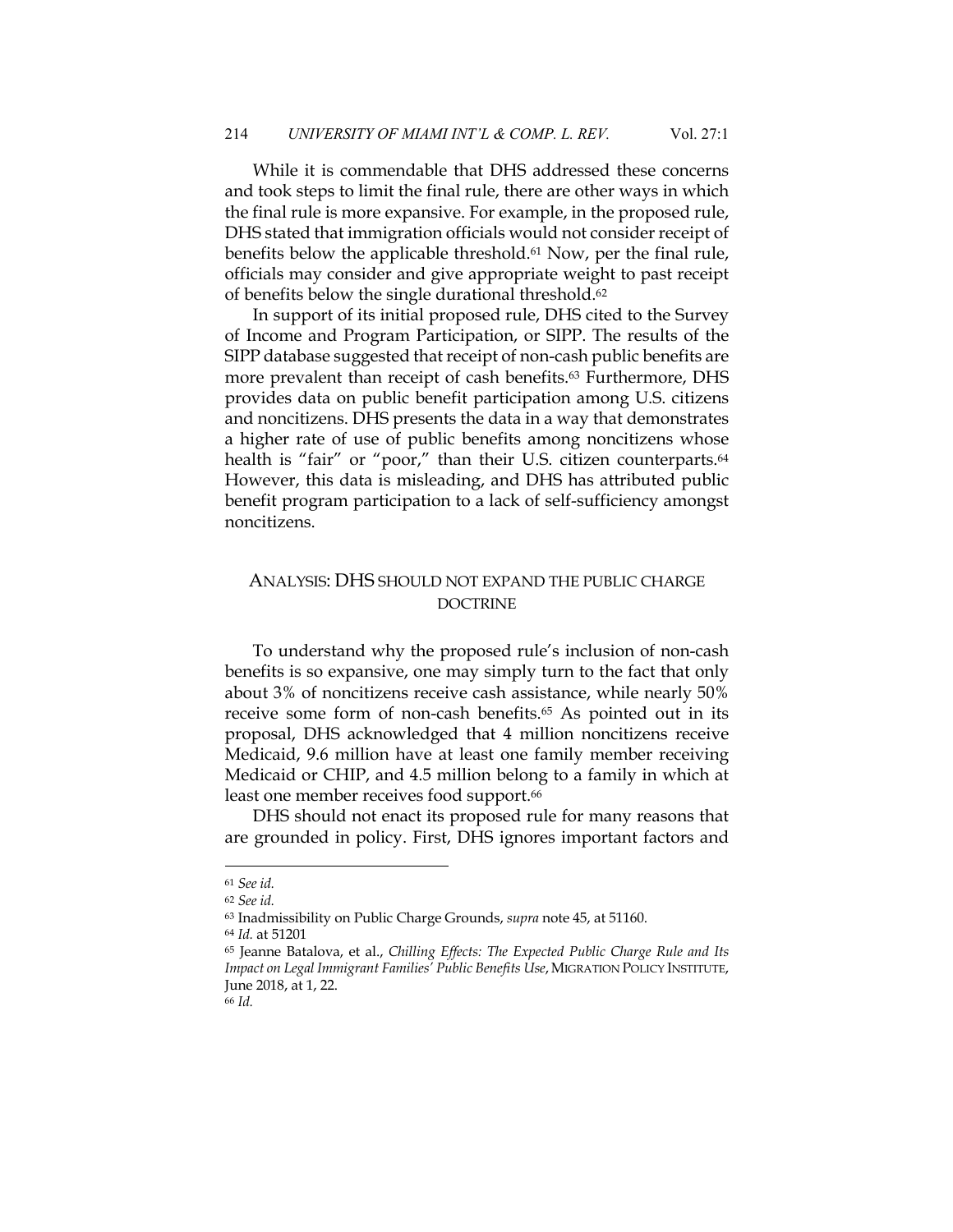characteristics among noncitizens that heavily weigh against the data it uses to justify the public charge expansion. Second, in its enforcement, the proposed rule could have serious health consequences for noncitizens as well as U.S. citizens. Third, if "selfsufficiency" is truly a concern for U.S. immigration policy, DHS should look to countries like Sweden that make efforts to integrate its immigrants into their labor force.

Of course, these policy objectives may only be foreseeable after a change in the Presidential administration. So, as a final matter, I will analyze the possible legal challenges that could present strongly in a court of law.

# *A. DHS uses misleading data, ignores realities and complexities of immigrant communities.*

In 2016, the federal government spent approximately \$2.3 trillion on the welfare state.<sup>67</sup> A large percentage, more than half, of those expenditures went to the entitlement programs of Social Security and Medicare.68 While the motivations and interests of the current administration to roll back expenditures of these entitlement programs might be valid, its methods of doing so (by way of the DHS proposal) are misguided. While immigrants are more likely to lack a high school degree and have incomes below the poverty line than the native born, immigrants do show progression in their earnings over time in the United States.69

Studies have found that immigrants are generally less likely to consume welfare benefits than native-born Americans. In a 2013 policy brief written by the Cato Institute, findings based on the 2012 Census Bureau's Current Population Survey revealed that lowincome noncitizen children and adults utilize Medicaid, SNAP, cash assistance, and SSI at a generally lower rate than comparable low-income native-born citizen children and adults.<sup>70</sup> According to

<sup>67</sup> Alex Nowrasteh & Robert Orr, *Immigration and the Welfare State—Immigrant and Native Use Rates and Benefit Levels for Means-Tested Welfare and Entitlement Programs*, IMMIGR. RES. AND POL'Y. BRIEF NO. 6, (THE CATO INST.) May, 2018. <sup>68</sup> *Id.*

<sup>69</sup> See Leighton Ku & Brian Bruen, *Poor Immigrants Use Public Benefits at a Lower Rate than Poor Native-Born Citizens*, THE CATO INST. (Mar. 4, 2013), https://www.cato.org/publications/economic-development-bulletin/poorimmigrants-use-public-benefits-lower-rate-poor.

<sup>70</sup> *See id.*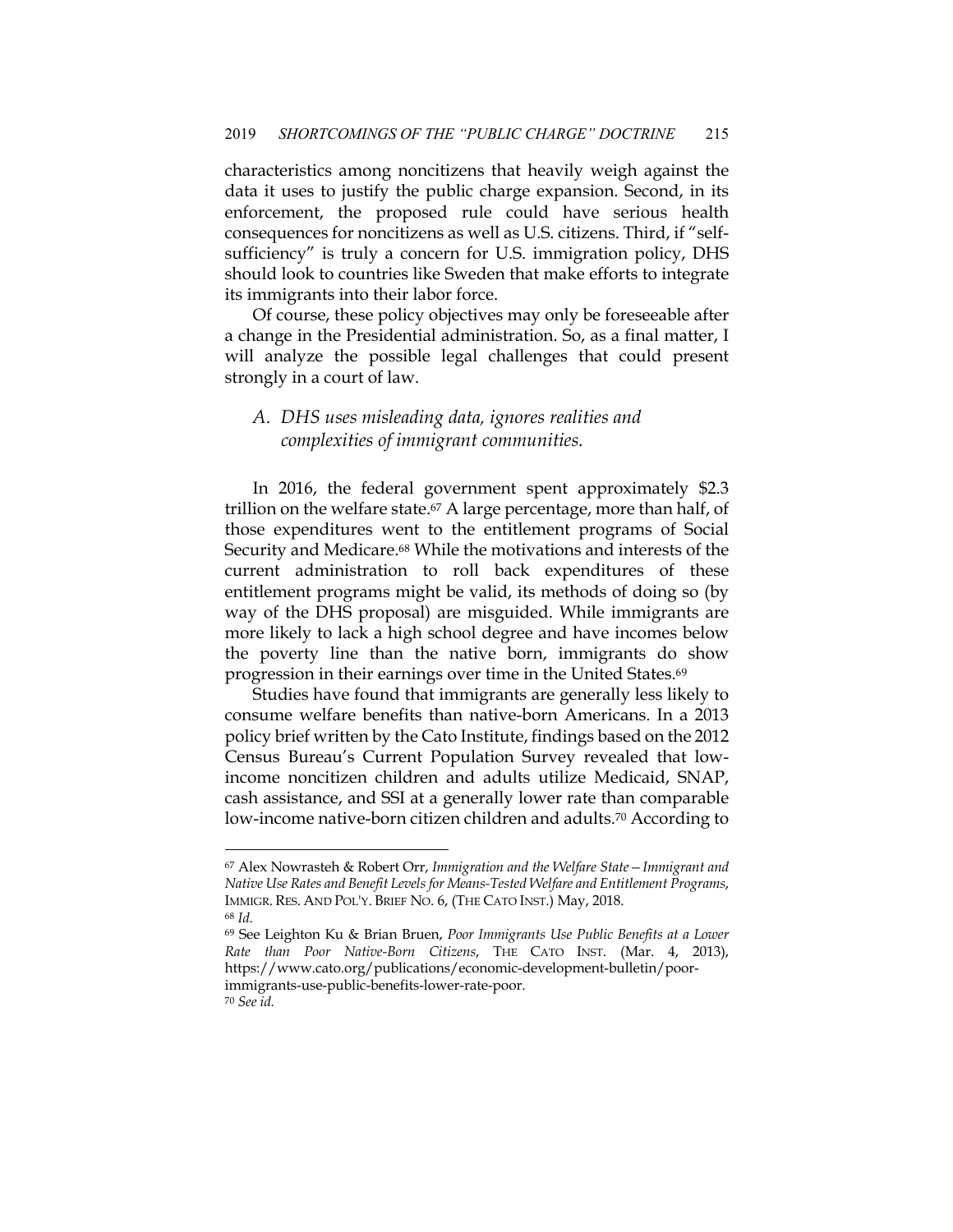the research of the authors, more than one quarter of native citizens and naturalized citizens in poverty receive Medicaid, but only about one in five noncitizens do.71 About two-thirds of low income citizen children receive health insurance through Medicaid or CHIP, while about half of noncitizen children do so.72 Furthermore, immigrants who receive Medicaid or CHIP tend to have lower per beneficiary medical expenditures than native-born people.73 These findings, that immigrants account for less public benefit expenditures than natives, was true for other programs such as SNAP and SSI.74

The findings of the CATO Institute highlight discrepancies in the data that DHS uses, and thus places doubt on the justifications for the proposed rule. The proposed rule by DHS contains data showing that immigrants do in fact use public benefits at a higher rate than native born citizens.75 However, the authors of the CATO institute make note of another study, conducted by the Center for Immigration Studies (CIS), that conflicts with the findings of DHS.76 They point out several reasons for the conflicting results that likely can be applied to the data provided by DHS in its current proposal.

First, CIS did not adjust for income, so the percent of immigrants receiving benefits is higher in their study in part because a greater percent of immigrants are low income and more eligible for benefits.77 The Cato Institute focused on low income populations in order to reduce misinterpretations about benefit utilization.78 Second, the CIS studies focused on households headed by immigrants, while the Cato Institute focused on individuals by immigrant status.79 The focus on individuals is key because immigrant-headed households often include multiple native-born Americans, including spouses and children. Third, the CIS study included naturalized citizens in their category of "immigrants"

<sup>78</sup> *Id.*

<sup>71</sup> *Id.*

<sup>72</sup> *Id.*

<sup>73</sup> *See id.*

<sup>74</sup> *See id.*

<sup>75</sup> *See* Inadmissibility on Public Charge Grounds, 83 Fed. Reg. 51114, 51123 (Oct. 10, 2018).

<sup>76</sup> *See generally* Ku & Bruen, *supra* note 69.

<sup>77</sup> *Id. at 5.*

<sup>79</sup> *Id.* at 5-6.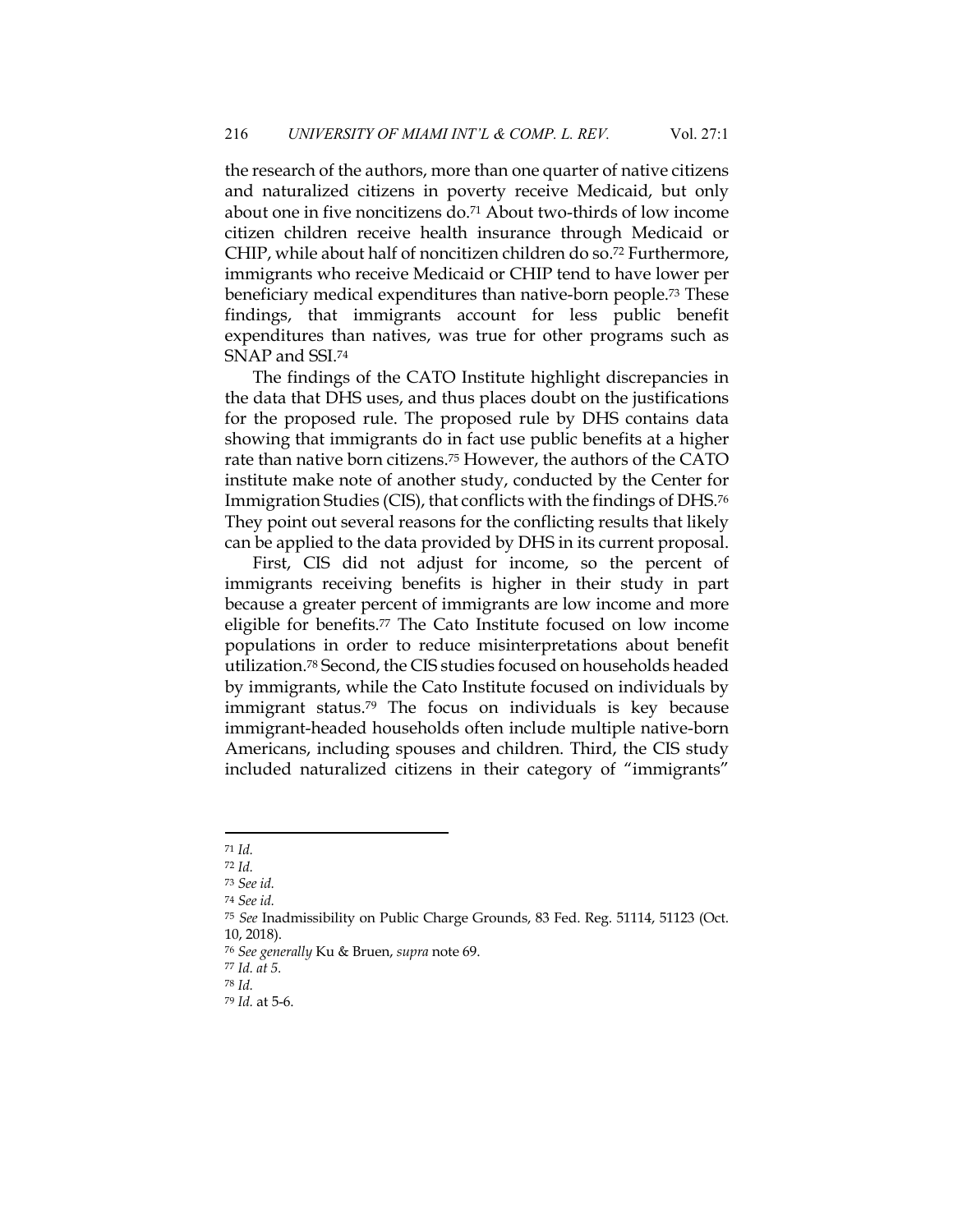despite the fact that naturalized citizens are afforded the same access to public benefits as native born citizens.80

Overall, there was a combined effect of lower utilization rates amongst noncitizens and naturalized immigrants. Thus, the overall financial cost of providing public benefits to noncitizen immigrants and most naturalized immigrants is lower than for native-born people.81

In 2018, the Cato Institute published another research and policy brief on "Immigration and the Welfare State."82 Using data from the Census Bureau's 2017 Annual Social and Economic Supplement and the 2015 Medical Expenditure Panel Survey (MEPS), it concluded that the per capita cost of providing welfare to immigrants is substantially less than the per capita cost of providing welfare to native-born Americans.83 The brief concluded that, when compared with the average native born citizen, the average immigrant consumed \$6 more in cash assistance, \$7 more in SNAP benefits, and \$98 more in Medicaid than the average native did.84 However, the average immigrant consumed 56% less in SSI, \$610 less in Medicare, and \$1,808 less in Social Security retirement benefits.85

# *B. The proposal's execution could have drastic health consequences.*

The proposed rule could have extreme negative health consequences that reach far beyond the aliens who fall directly within its provisions. In fact, if enacted, the proposed rule could negatively impact the health of U.S. citizens who have family members that are noncitizens. Furthermore, the complexities of the rule could lead to a lack of uniform enforcement by DHS officials.

While grounds of inadmissibility are only applied to those aliens who have not yet achieved citizenship, the proposed rule will likely negatively impact naturalized citizens. Naturalized citizens often live in mixed status families in which one or more family

<sup>80</sup> *Id.* at 6.

<sup>81</sup> *Id.* at 7.

<sup>82</sup> See Alex Nowrasteh & Robert Orr, *supra* note 67.

<sup>83</sup> *Id.*

<sup>84</sup> *Id.* at 2.

<sup>85</sup> *Id.*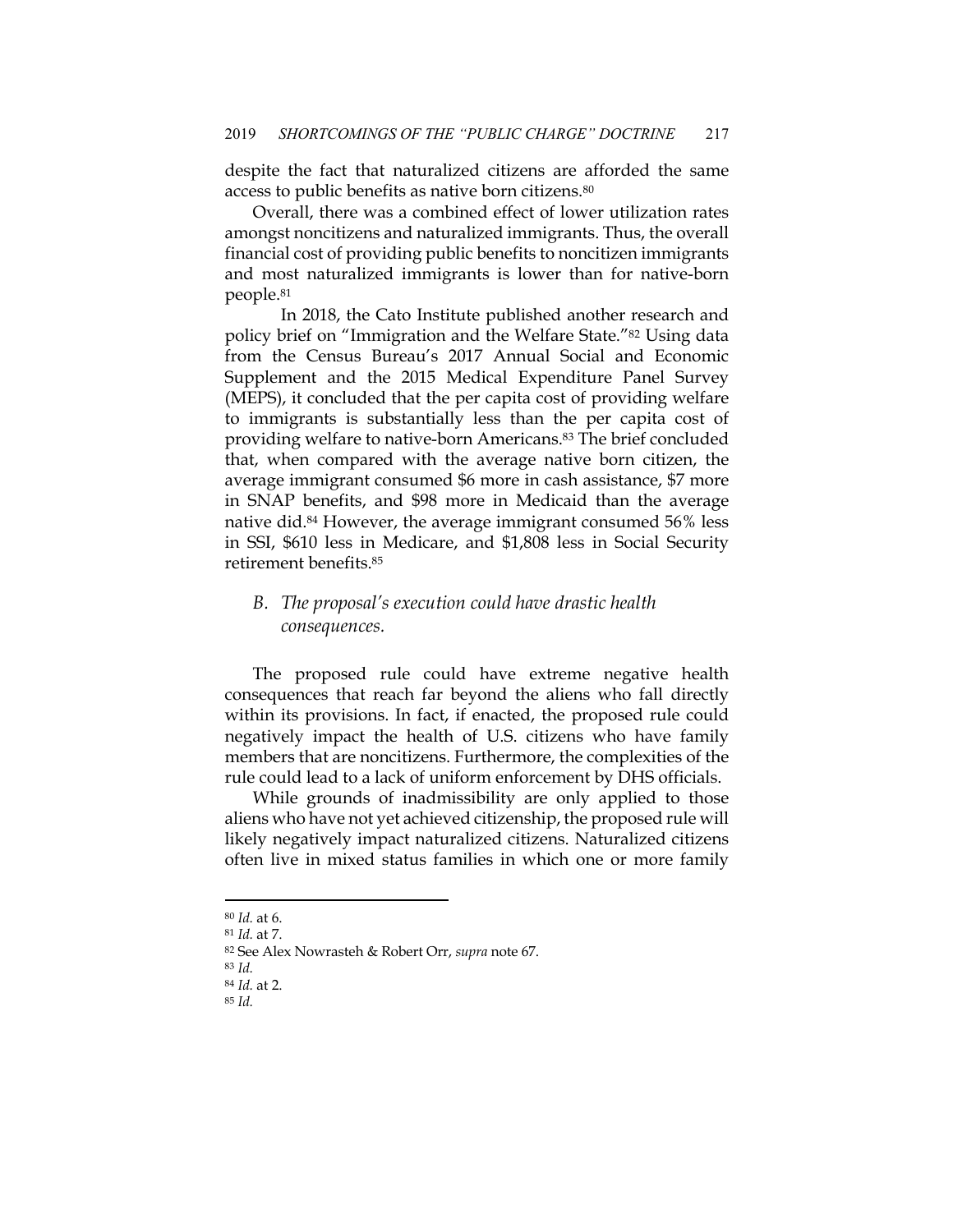members are noncitizens. For example, imagine the noncitizen mother of U.S. citizen children who might forego needed medical care because of the fear that she would be risking deportation.86 Over 9 million U.S. born citizen children have at least one immigrant parent and live in a family that uses public benefits.<sup>87</sup> While these children are not directly encompassed within the provisions of the proposed rule, immigrant families have already been scared into disenrolling their citizen children from public benefit programs such Women, Infants and Children (WIC), and SNAP. These programs provide children with access to health food and medical care, the lack of which will have negative long-term health effects.

The proposed rule could also discriminate against people with disabilities in its enforcement. As part of its "totality of the circumstances" test, DHS will consider whether an individual's "medical conditions may impose costs that a person is unable to afford, and may also reduce that person's ability to attend school, work, or financially support himself."88 An individual with a disability may not be able to attend school or work and thus his disability becomes encompassed within this negative factor weighed against his admissibility. In 2013, 30 % of adults receiving government assistance had a disability.89 So, while DHS may claim that it will not discriminate against individuals with disabilities, the totality of the circumstances test, in practice, could actually harm them.

The United States has already seen how its immigration policy can have far-reaching negative health consequences. In the 1990's, when Congress passed the PRWORA, states had the option of providing Medicaid coverage for pre-enactment qualified immigrants.90 California opted to continue its Medi-Cal coverage to

<sup>86</sup> Jonathan Blitzer, *Trump's Public-Charge Rule Is a One-Two Punch Against Immigrants and Public Assistance*, THE NEW YORKER (Sept. 28, 2018), https://www.newyorker.com/news/dispatch/trumps-public-charge-rule-is-aone-two-punch-against-immigrants-and-public-assistance.

<sup>87</sup> Jeanne Batalova, et al., *supra* note 65 at 4.

<sup>88</sup> Inadmissibility on Public Charge Grounds, 83 Fed. Reg. 51114, 51123 (Oct. 10, 2018).

<sup>89</sup> Press Release, Census Bureau Report Shows 30 Percent of Adults Receiving Government Assistance Have a Disability, UNITED STATES CENSUS BUREAU (Feb. 26, 2013), https://www.census.gov/newsroom/press-releases/2013/cb13-33.html. <sup>90</sup> Lisa Sun-Hee Park, *Perpetuation of Poverty through Public Charge*, 78 DENV. U. L.

REV. 1161 (2001).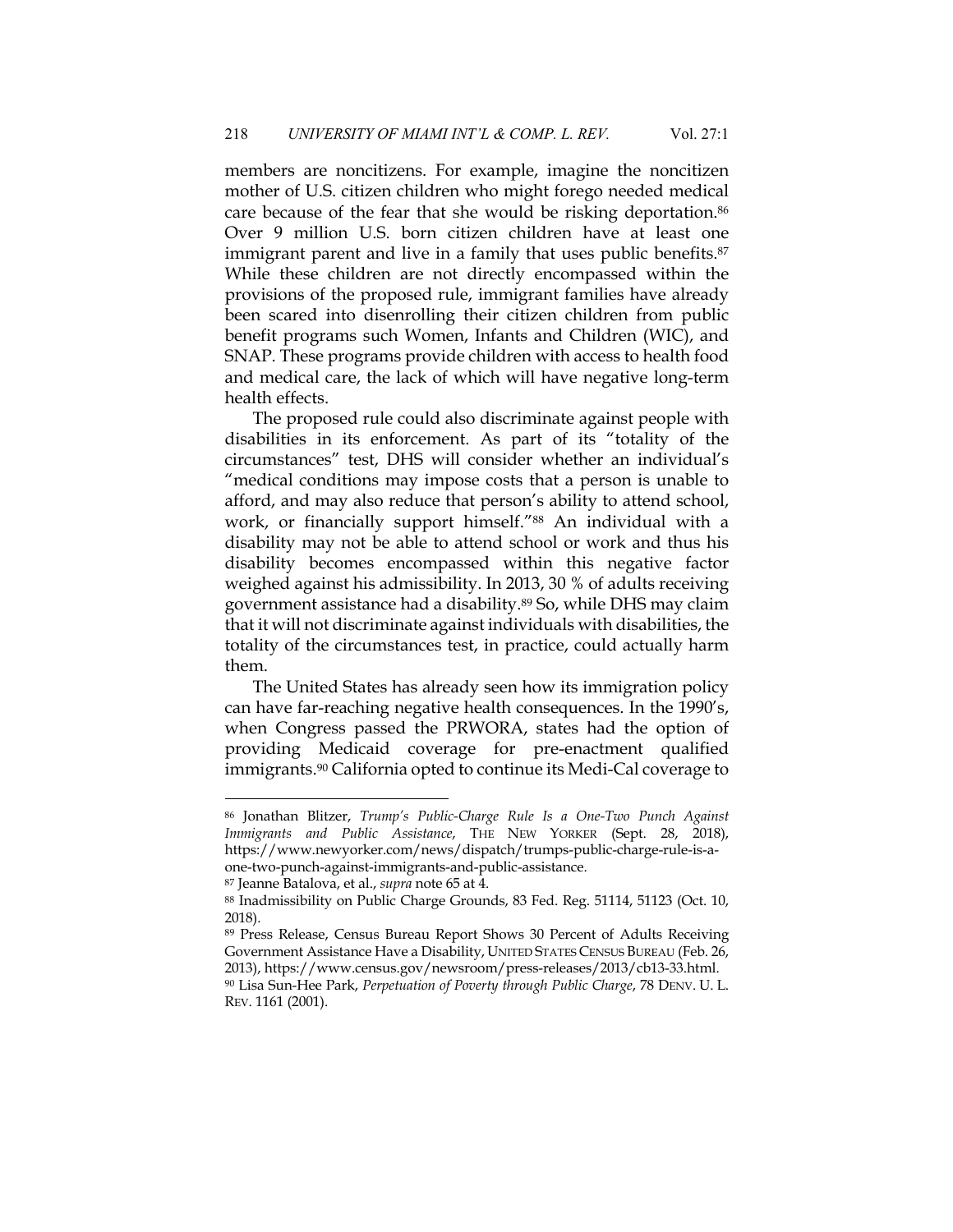legal immigrants irrespective of their date of entry to the U.S.<sup>91</sup> However, the state also enacted "port of entry fraud detection" programs, where non-residents returning to the country through certain California airports were required to repay certain benefits before re-entering the country, despite the fact that they had been previously legally receiving them.92 These types of programs created a lot of fear amongst noncitizens, and kept many of them from seeking medical care for which they were in fact eligible. One doctor recounted the story of a pregnant noncitizen who waited 30 days before going to the emergency room for a skin burn due to her fear of deportation; the woman died shortly after going to the hospital.93

Furthermore, because of the failure of the federal government to provide clarification on the potential impact of the use of noncash benefits on future immigration status, the enforcement of the congressional legislation heavily conflicted with the actual written policy. INS and state DHS officials were making public charge determinations based solely on the use of Medi-Cal, despite the law's mandate that determinations should be made based on the individual's total circumstances, such as age, health, family status assets, education, etc. These types of discrepancies generated considerable confusion regarding who was eligible for certain federal or state public benefits and whether noncitizens would face adverse consequences. More often than not, immigrants would forgo seeking healthcare that they were actually legally entitled to receive.94

## *C. Swedish policy provides a model example*

The US should look to Sweden to shape its Immigration policy. While on the surface the goals of DHS regarding immigration seem vastly different from those of the Swedish government, there is a shared ideal of "self-sufficiency" among its citizens. However, the ways in which these policy goals are achieved in these two countries is drastically different. As mentioned in Part II-B, Sweden does not deny citizenship or residency to aliens based on public

<sup>91</sup> *Id.*

<sup>92</sup> *Id.*

<sup>93</sup> *Id.*

<sup>94</sup> *Id.*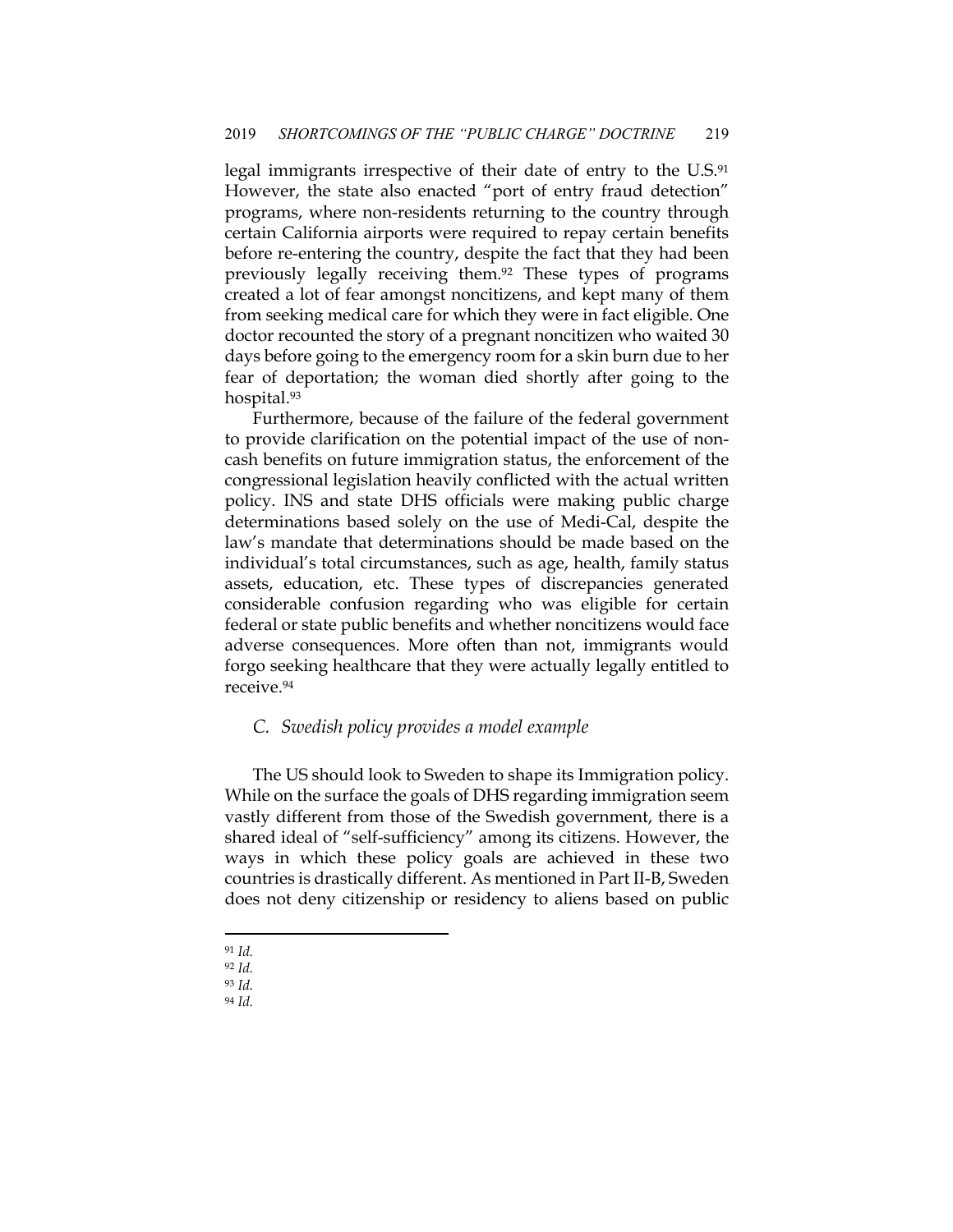benefits usage. The lack of such a rule is likely due to the country's attitude towards its welfare state: the use of public benefits is a fundamental right for their citizens, and guaranteeing such a right insures that citizens will meet the demands of their civic duties. The Swedish government truly believes that its citizens will work hard to contribute to the labor market if they have access to public benefits, no matter their citizenship status.95

In 2016, the Migration Studies Delegation issued a policy brief which detailed the effects of immigrants on Sweden's economy.<sup>96</sup> This policy brief highlights how the Swedish government responds to high immigration rates: "experience from previous large waves of immigration shows that it takes time before a large group of new arrivals enter and gain a foothold in the labor market, but after five to ten years most people manage to do so."97 In the past five years, Sweden experienced high rates of unemployment among immigrants, largely due to the Refugee Crisis in 2016<sup>98</sup>. Despite such high levels of unemployment, Swedish policymakers have advocated to invest in infrastructure, housing education, security and social measures; they have recognized that periods of strong economic growth follow large waves of immigration.<sup>99</sup>

The positive effects that the Swedish economy has experienced is likely due to the fact that immigrants provide huge support for the working labor force. In recent years, the Public Employment Agency's director has predicted that Sweden needs as much as 64,000 immigrants annually if it wants to prevent labor shortages.100 It should not come as a shock that the United States experiences similar trends among its working class; therefore, the United States should look to countries like Sweden that work hard to welcome and integrate working class immigrants.

There are many industries that are supported by, and in fact depend on, immigrant workers. In 2017, a study commissioned by the dairy industry suggested that if federal labor and immigration

<sup>95</sup> *See generally* Borevi, *supra* note 29.

<sup>96</sup> *See* Bo Malmberg, *Effects of Immigration on Sweden's Economic Development*, DELMI REPORT (2018).

<sup>97</sup> *Id.*

<sup>98</sup> *Id.*

<sup>99</sup> *Id.*

<sup>100</sup> Bernd Parusal, *Swedish Integration Policy*, BPB (Nov. 26, 2015), http://www.bpb.de/gesellschaft/migration/laenderprofile/58635/integrationpolicy.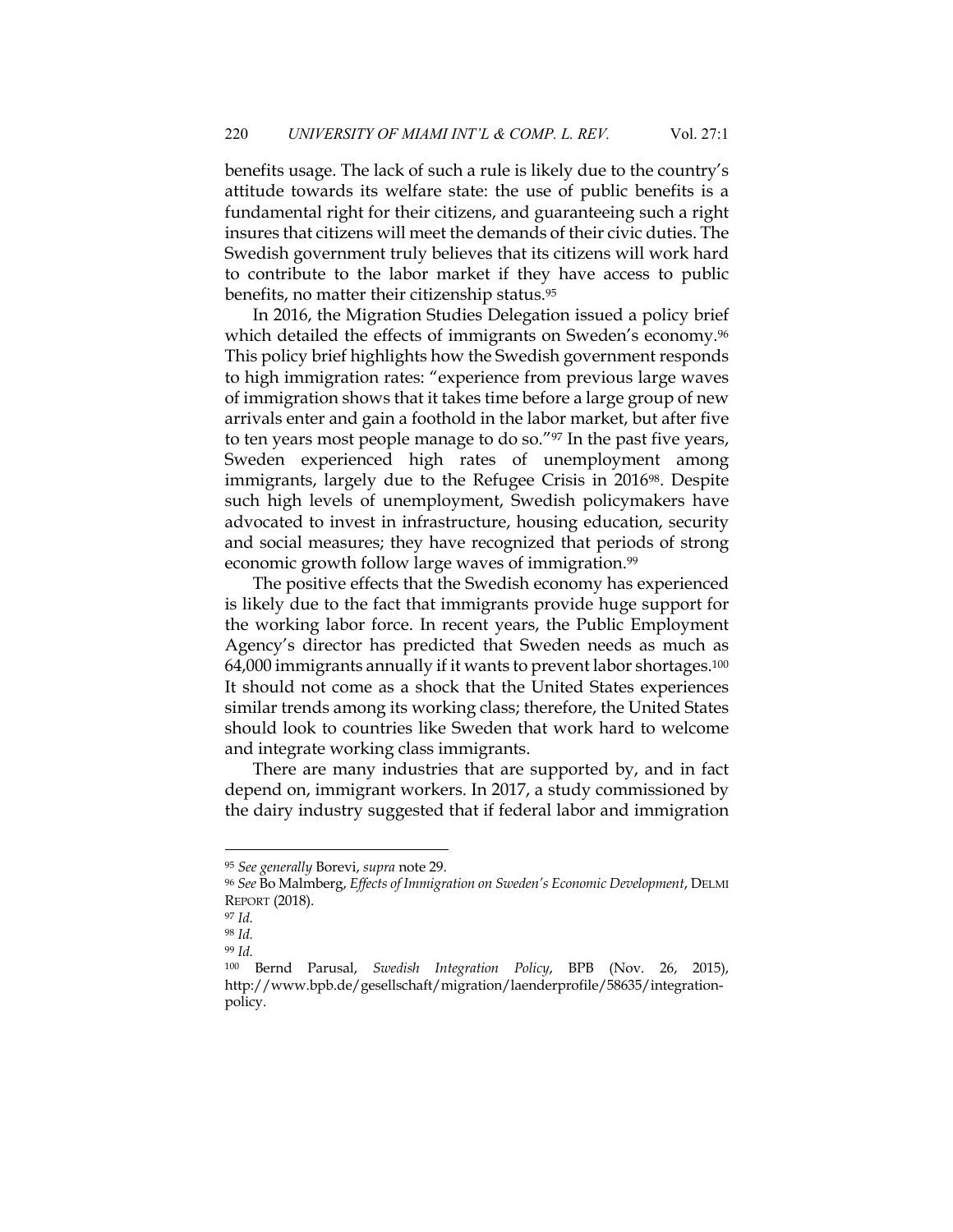policies reduced the number of immigrant workers by 50 percent, more than 3,500 dairy farms would close. The study found that such a labor shortage would lead to a big drop in milk production and price increases by 30 percent.101 The study also predicted very similar patterns for other agricultural industries, as well as industries such as serve and textile manufacturing.102 What may not seem obvious to DHS is that the majority of these immigrants in these working-class jobs are likely also those who receive public benefits. Therefore, the proposed rule could have drastic and longlasting effects on the US economy within industries that are supported by immigrant workers.

The proposed rule could also have negative consequences for government programs such as Medicare, and Medicaid. DHS admits that the rule might lead to reduced revenues for healthcare providers participating in Medicaid, pharmacies that provide prescriptions to participants in Medicare Part D, and companies that manufacture medical supplies.103 What is even more concerning about the proposed rule is the fact that DHS concedes that the new rule would lead to "reduced productivity and educational attainment."104

#### *D. Legal challenges*

Though the purpose of this paper was to conduct a comparative policy analysis between immigration laws in the United States and Sweden, it is prudent to recognize the possible legal challenges to the public charge doctrine.105 Somewhat intuitively, one might believe that singling out low income immigrants, often who have medical problems or disabilities, might give rise to equal protection challenges. It is true that the Supreme Court has determined that aliens are a protected class under the equal protection clause.106

<sup>101</sup> Mary Jo Dudley, *These U.S. Industries Can't Work Without Illegal Immigrants*, CBS NEWS, (Jan. 10, 2019). https://www.cbsnews.com/news/illegal-immigrants-usjobs-economy-farm-workers-taxes/

<sup>102</sup> *Id.*

<sup>103</sup> Inadmissibility on Public Charge Grounds, 83 Fed. Reg. 51114, 51118 (Oct. 10, 2018).

<sup>104</sup> *Id.*

<sup>105</sup> A full legal analysis of the public charge doctrine's constitutionality and legality under the APA is beyond the scope of this paper.

<sup>106</sup> *Graham v. Richardson*, 403 U.S. 365 (1971).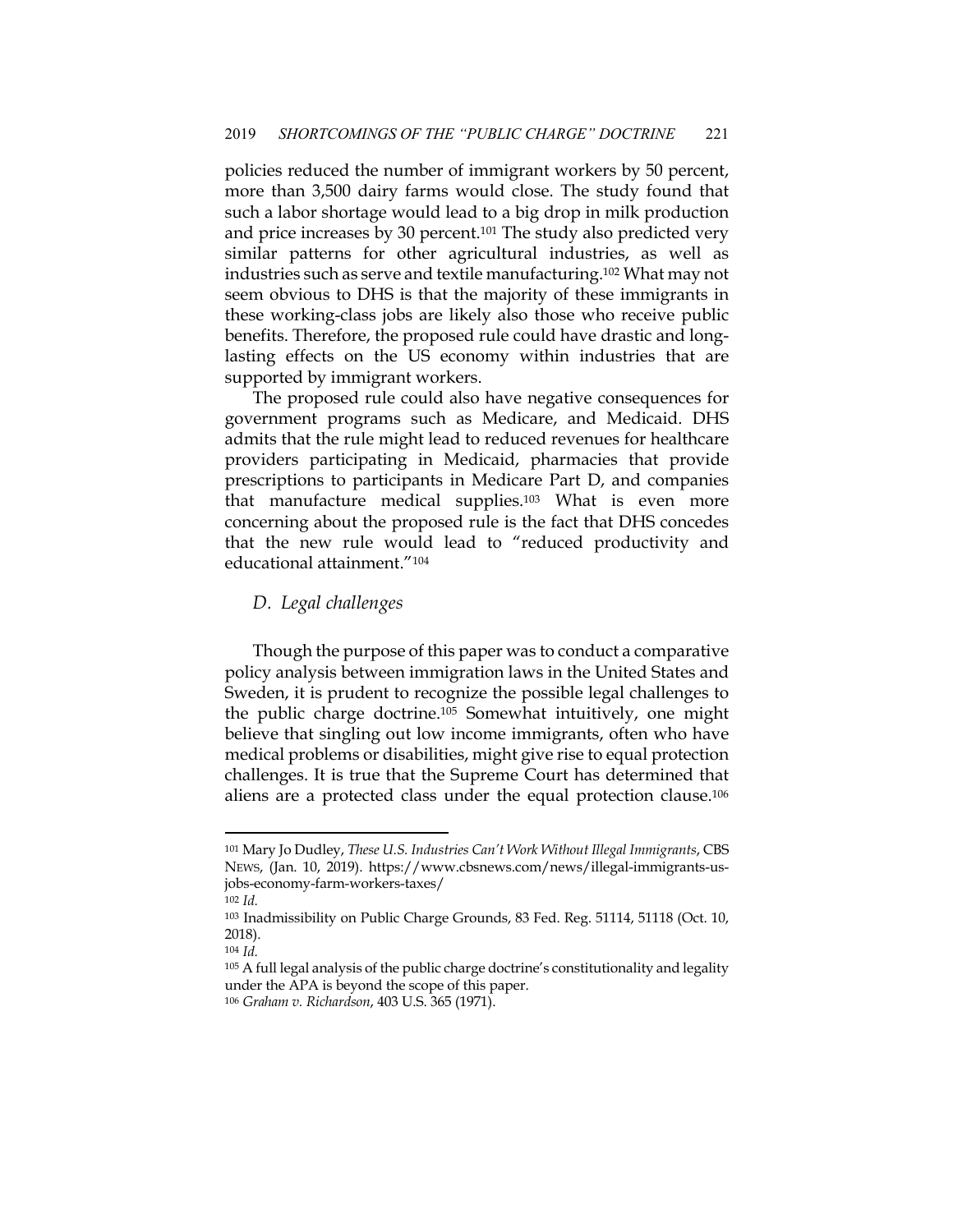However, when an immigrant challenges a classification under the equal protection clause, a court will not automatically subject the classification to strict scrutiny; strict scrutiny is only appropriate when the classification resulted from *state* action.107 Even so, a state statue will sometimes be subject to a lesser standard, where the challenged classification is based on self-government and the democratic process, such as requirements of citizenship to be a police officer108 or school teacher,109 or where aliens are denied the right to vote.110

On the other hand, judicial oversight of federal immigration laws, is extremely narrow and highly deferential to the federal government. This is rooted in the idea that policies toward aliens are intertwined with the conduct of foreign relations, the war power, and the maintenance of a republican form of government; these matters are "exclusively entrusted" to the legislature as to be largely immune from judicial oversight.111 As another example, in *Matthews v. Diaz*, the Supreme Court unanimously upheld a federal statute that denied Medicaid benefits to aliens.112

The different levels of scrutiny result not just from the different kind of government action (state vs. federal), but also from a divide between the kinds of activities that the government action seeks to regulate. Generally speaking, if a law involves the regulation of membership and borders, anti-immigrant discrimination will be upheld as legitimate. Where the law seeks to discriminate aliens in the regulation of general civil, economic, and social regulation, such discrimination will be invalidated as violating equal protection principles. It seems very unlikely that the Court will strike down the public charge as violative of the equal protective clause, because it will only be subject to "rational basis" scrutiny. Regulating our borders to the extent that those who enter must prove "self-sufficiency" has been a legitimate government interest for decades; and a rule that prevents aliens who are not selfsufficient is rationally related to that government objective.

Another possible legal challenge is based on the argument that the rule violates the Administrative Procedure Act. The

<sup>107</sup> *Id.*

<sup>108</sup> *Foley v. Conneile*, 435 U.S. 291, 296 (1978).

<sup>109</sup> *Ambach v. Norwich*, 441 U.S. 68 (1979).

<sup>110</sup> *Sugarman v. Dougal*, 413 U.S. 634, 647 (1973).

<sup>111</sup> *Harisiades v. Shaughnessy*, 342 U.S. 580 (1952).

<sup>112</sup> 426 U.S. 67 (1976).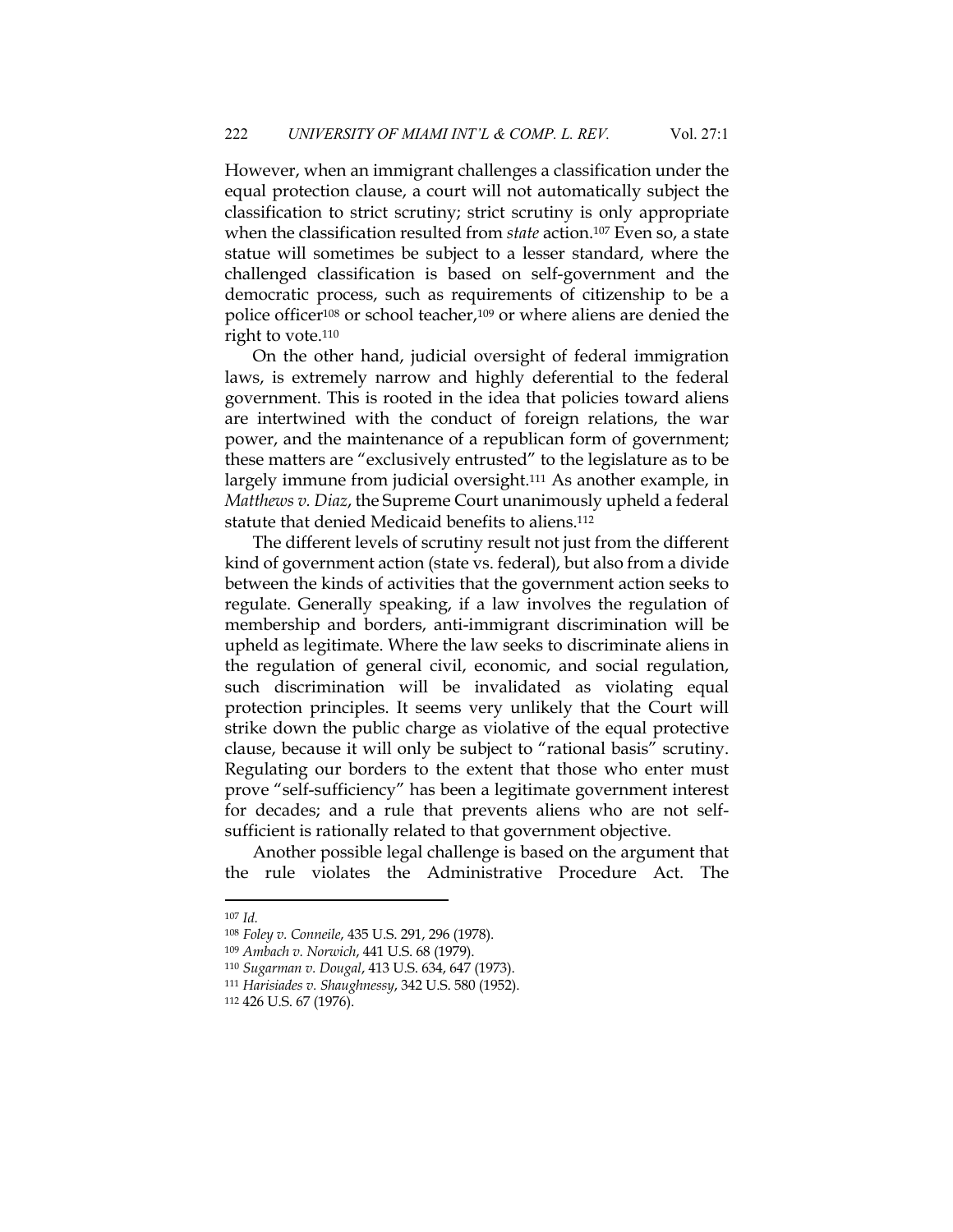Administrative Procedure Act specifies that a court may hold unlawful and set aside agency actions under certain circumstances;113 specifically, a court will set aside agency action where it finds the agency's conclusions to be arbitrary and capricious.114

The "arbitrary and capricious" standard allows a court to delve into a "searching and careful" review of an agency's policymaking process.115 While the Supreme Court has stated that it "is not empowered to substitute its judgment for that of the agency,"116 there have been instances where the Court has invalidated agency decisions that seem to indicate the contrary. For example, in the landmark *State Farm* case, rather than analyzing whether the agency's decision making was rational, the Court looked to whether the agency had considered reasonable and viable alternatives.117 The Court also held that the agency failed to "offer the rational connection between facts and judgment required to pass muster under the arbitrary and capricious standard".118

If a court were to review the DHS rule in the same manner as State Farm, there is hope that it will be struck down. As discussed *supra*, there is evidence to show that the data upon which DHS relied was misleading and misinformed. Furthermore, even if the court finds that "self-sufficiency" is a legitimate government objective, it might find that DHS has failed to consider reasonable alternatives to achieving that goal. Such reasonable alternatives might be the implementation of integration programs that help immigrants in the same way that integration programs work in Sweden. That is, provide individuals with the skills necessary to enter the work force and become self-sufficient.

### **CONCLUSION**

While the proposed rule does not explicitly exclude a particular race, ethnicity, or immigrants from a specific country or region, its purpose is to exclude an entire class of aliens and their

<sup>113</sup> 5 U.S.C. § 706.

<sup>114</sup> § 706(2)(A).

<sup>115</sup> *Citizens to Pres. Overton Park, Inc. v. Volpe*, 401 U.S. 402, 416 (1971).

<sup>116</sup> *Id.*

<sup>117</sup> *Motor Vehicle Mfrs. Ass'n of the U.S. v. State Farm Mut. Auto. Ins. Co.*, 463 U.S. 29, 40-57 (1983).

<sup>118</sup> *Id.*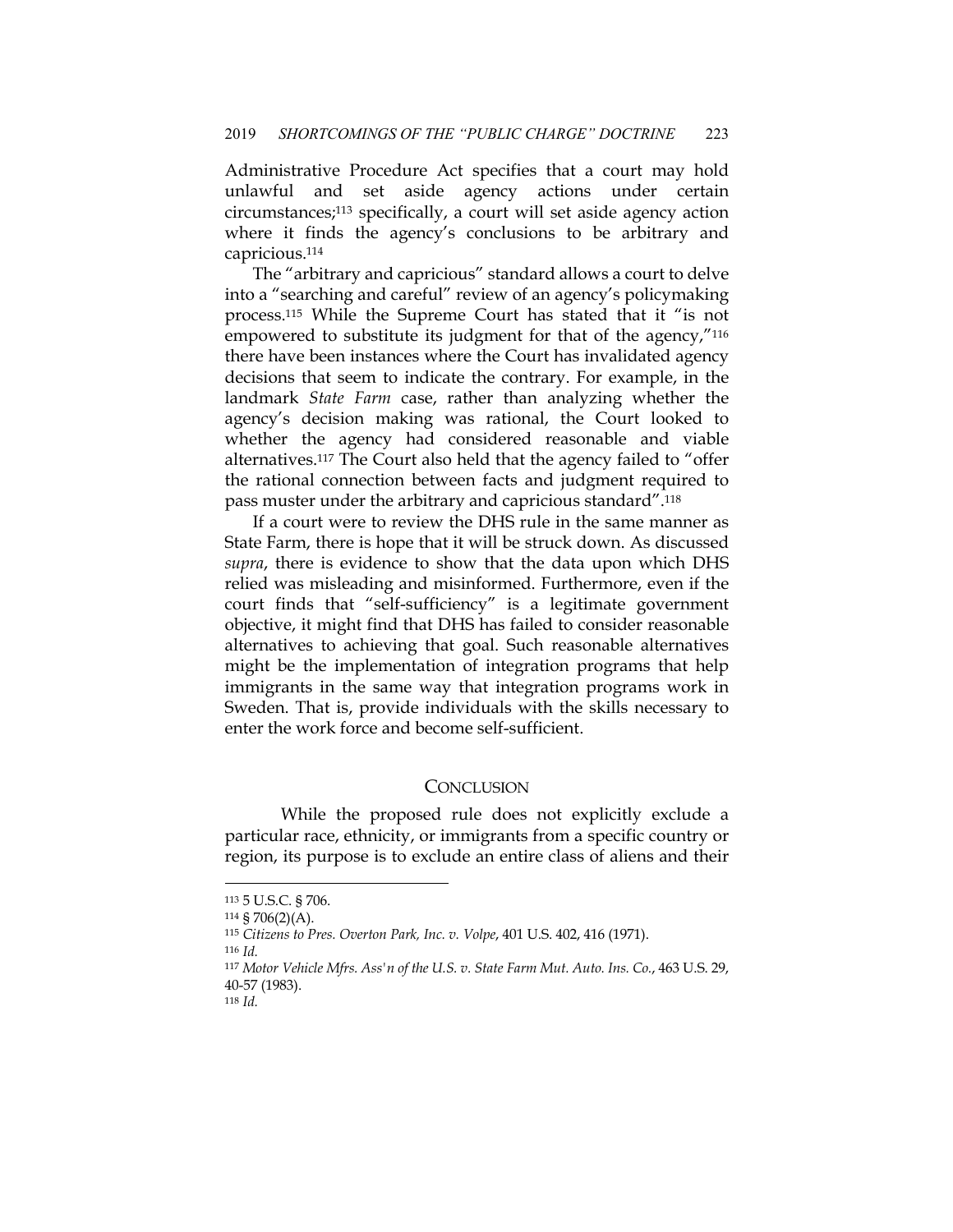families. Such a policy is reminiscent of the racism and xenophobia that fueled enactment of laws such as the Chinese Exclusion Act, mentioned in Part II-A. This Act barred Chinese immigrants because they were seen as a threat to the US economy and labor force. Despite the fact that such a law was promulgated over 150 years ago, it appears that xenophobia remains at the forefront of US immigration policy. This time, DHS makes claims that the government cannot financially sustain the current state of affairs among immigrants, and that in order to promote "self-sufficiency," aliens may not benefit from the state. However, what DHS has essentially proposed is a rule that demonstrates its fear of lowincome migrants, not limited to a specific country, but an entire class of individuals, nonetheless. Such a proposal is the fruit of an administration whose campaign was fueled by racist and xenophobic rhetoric, and whose leader promised to build a wall on the Mexican border and exclude Muslims from entry.119

To sum, DHS should not adopt the proposed rule because DHS has failed to provide accurate and complete data to support its conclusions and because execution of the rule could have drastic negative health consequences for both immigrants and citizens alike.

While the data that DHS provides in the proposed rule may be demonstrative of significant patterns amongst noncitizens, it does not conclusively show that noncitizens use public benefits at a higher rate than citizens, nor does it conclusively demonstrate that noncitizens lack self-sufficiency. Most importantly, DHS' data conflicts with more reliable data which demonstrates that immigrants do not depend on public benefits to the extent that DHS purports they do. Furthermore, DHS ignores many factors and characteristics amongst noncitizens that should heavily weigh against expansion the public charge doctrine.

As a secondary matter, the proposed rule could have far reaching negative health consequences for both immigrants and citizens alike, as well as those with disabilities. The proposed rule has not yet been enacted, and there has already been widespread fear amongst immigrants and their families to the extent that they are already foregoing healthcare for which they are likely still eligible to receive. Health advocates have been fielding reports of immigrants with free or low-cost health coverage failing to visit

<sup>119</sup> Oppenheimer, *supra* note 1 at 2.